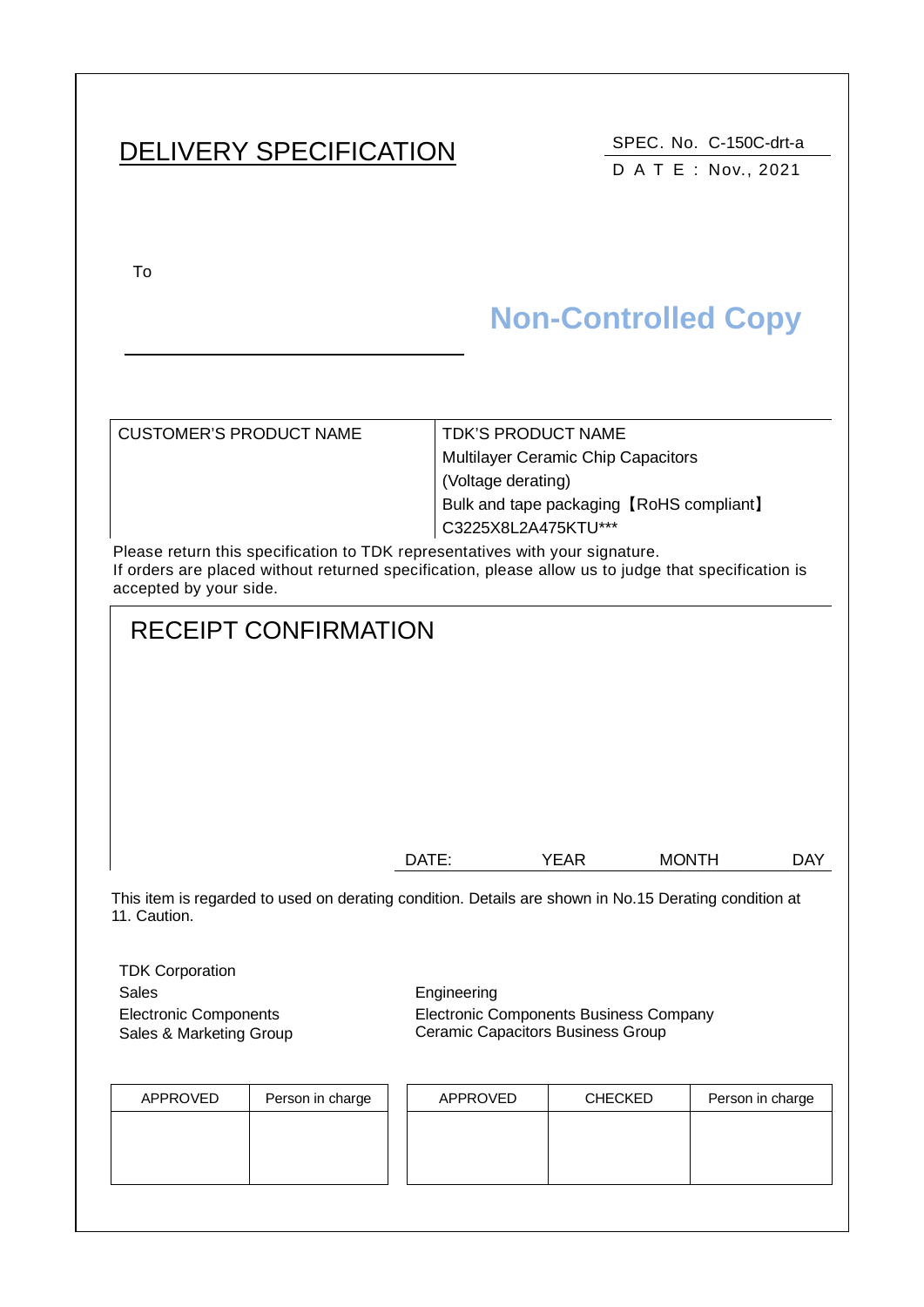This delivery specification shall be applied to Multilayer ceramic chip capacitors to be delivered to

#### **PRODUCTION PLACES**

.

Production places defined in this specification shall be TDK Corporation, TDK(Suzhou)Co.,Ltd and TDK Components U.S.A.,Inc.

#### **PRODUCT NAME**

The name of the product to be defined in this specifications shall be C3225X8L2A475KTU\*\*\*.

#### **REFERENCE STANDARD**

| $JIS \, C \, 5101 - 1 : 2010$ | Fixed capacitors for use in electronic equipment-Part 1: Generic specification                    |
|-------------------------------|---------------------------------------------------------------------------------------------------|
|                               | C 5101-22: 2014 Fixed capacitors for use in electronic equipment-Part 22: Sectional specification |
|                               | : Fixed surface mount multilayer capacitors of ceramic dielectric, Class2                         |
| $C$ 0806 $-3:2014$            | Packaging of components for automatic handling - Part 3: Packaging of                             |
|                               | surface mount components on continuous tapes                                                      |
|                               | JEITA RCR-2335 C 2014 Safety application guide for fixed ceramic capacitors for use in electronic |
|                               | equipment                                                                                         |

#### **CONTENTS**

- 1. CODE CONSTRUCTION
- 2. OPERATING TEMPERATURE RANGE
- 3. STORING CONDITION AND TERM
- 4. P.C. BOARD
- 5. INDUSTRIAL WASTE DISPOSAL
- 6. PERFORMANCE
- 7. INSIDE STRUCTURE AND MATERIAL
- 8. PACKAGING
- 9. RECOMMENDATION
- 10. SOLDERING CONDITION
- 11. CAUTION
- 12. TAPE PACKAGING SPECIFICATION

#### **<EXPLANATORY NOTE>**

When the mistrust in the spec arises, this specification is given priority. And it will be confirmed by written spec change after conference of both posts involved.

This specification warrants the quality of the ceramic chip capacitor. Capacitors should be evaluated or confirmed a state of mounted on your product.

If the use of the capacitors goes beyond the bounds of this specification, we can not afford to guarantee.

| <b>Division</b>                   | Date           | SPEC. No.    |
|-----------------------------------|----------------|--------------|
| Ceramic Capacitors Business Group | November, 2021 | C-150C-drt-a |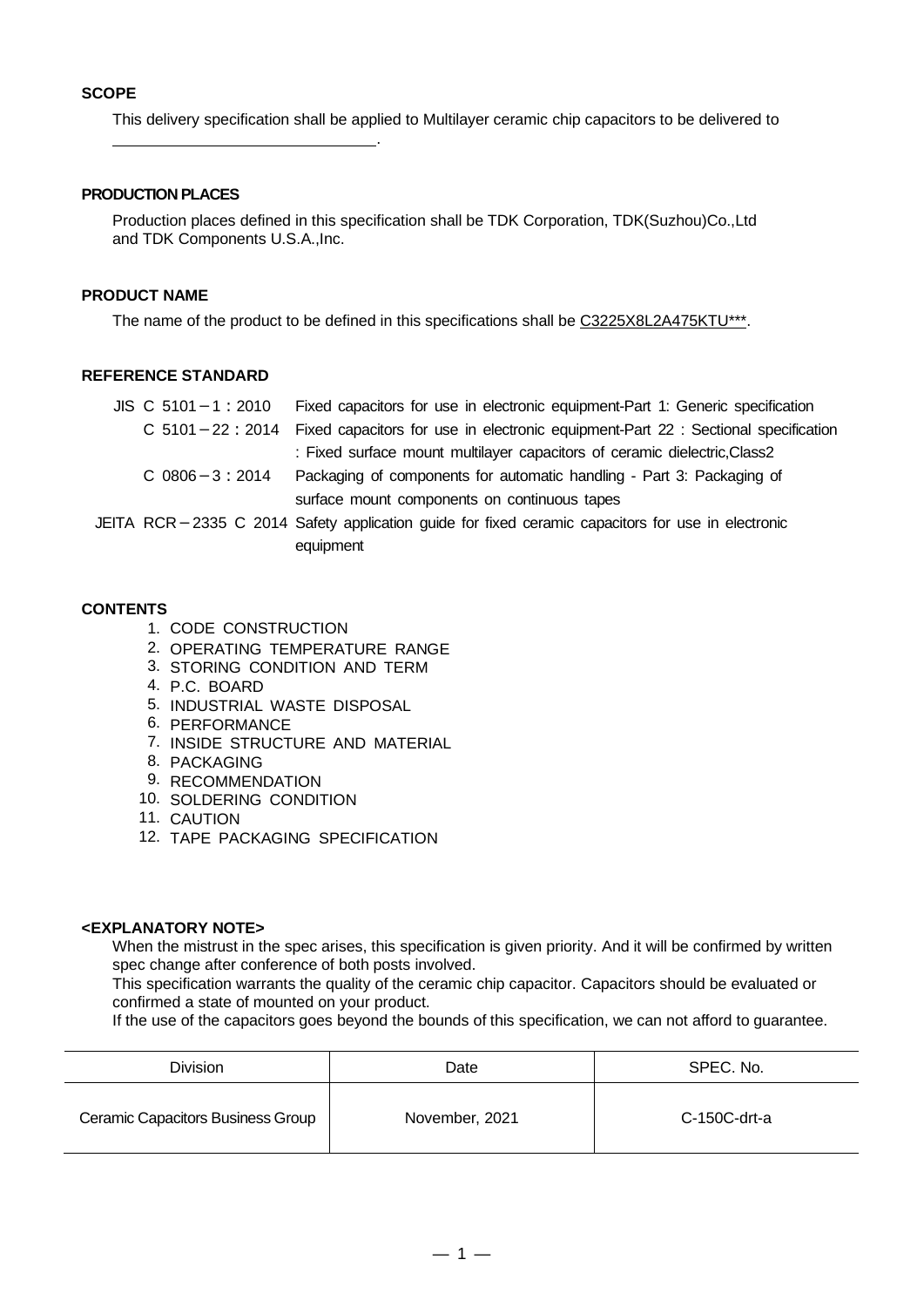### **1. CODE CONSTRUCTION**



(1) Case size



| Case size                     | Dimensions (mm) |             |             |           |
|-------------------------------|-----------------|-------------|-------------|-----------|
| [EIA style]                   |                 | W           |             |           |
| C <sub>3225</sub><br>[CC1210] | $3.20 \pm 0.40$ | $2.50+0.30$ | $2.00+0.20$ | 0.20 min. |

#### (2) Temperature Characteristics

|                          | Symbol           | Temperature<br>Characteristics       |
|--------------------------|------------------|--------------------------------------|
|                          | X <sub>8</sub> L | $+15,-40%$<br>$(-55 - 150^{\circ}C)$ |
|                          |                  |                                      |
|                          | Symbol           | <b>Rated Voltage</b>                 |
| No.15 Derating condition | 2 A              | DC 100 V                             |

(3) Rated Voltage \*Details are shown in No.15 Derating condition at 11.CAUTION.

#### (4) Rated Capacitance

(5) Capacitance tolerance

Stated in three digits and in units of pico farads (pF). The first and Second digits identify the first and second significant figures of the capacitance, the third digit identifies the multiplier.

| Symbol | Rated<br>Capacitance |
|--------|----------------------|
| 475    | 4,700,000 pF         |

| Symbol | Tolerance |
|--------|-----------|
|        | $± 10 \%$ |

| Symbol | Packaging |
|--------|-----------|
| R      | Bulk      |
|        | Taping    |

(7) TDK internal code

(6) Packaging

U 〇〇〇 These TDK internal codes are subject to change without notice. **→ U** : Symbol for derating item. Details are shown in

No.15 Derating condition at 11.Caution.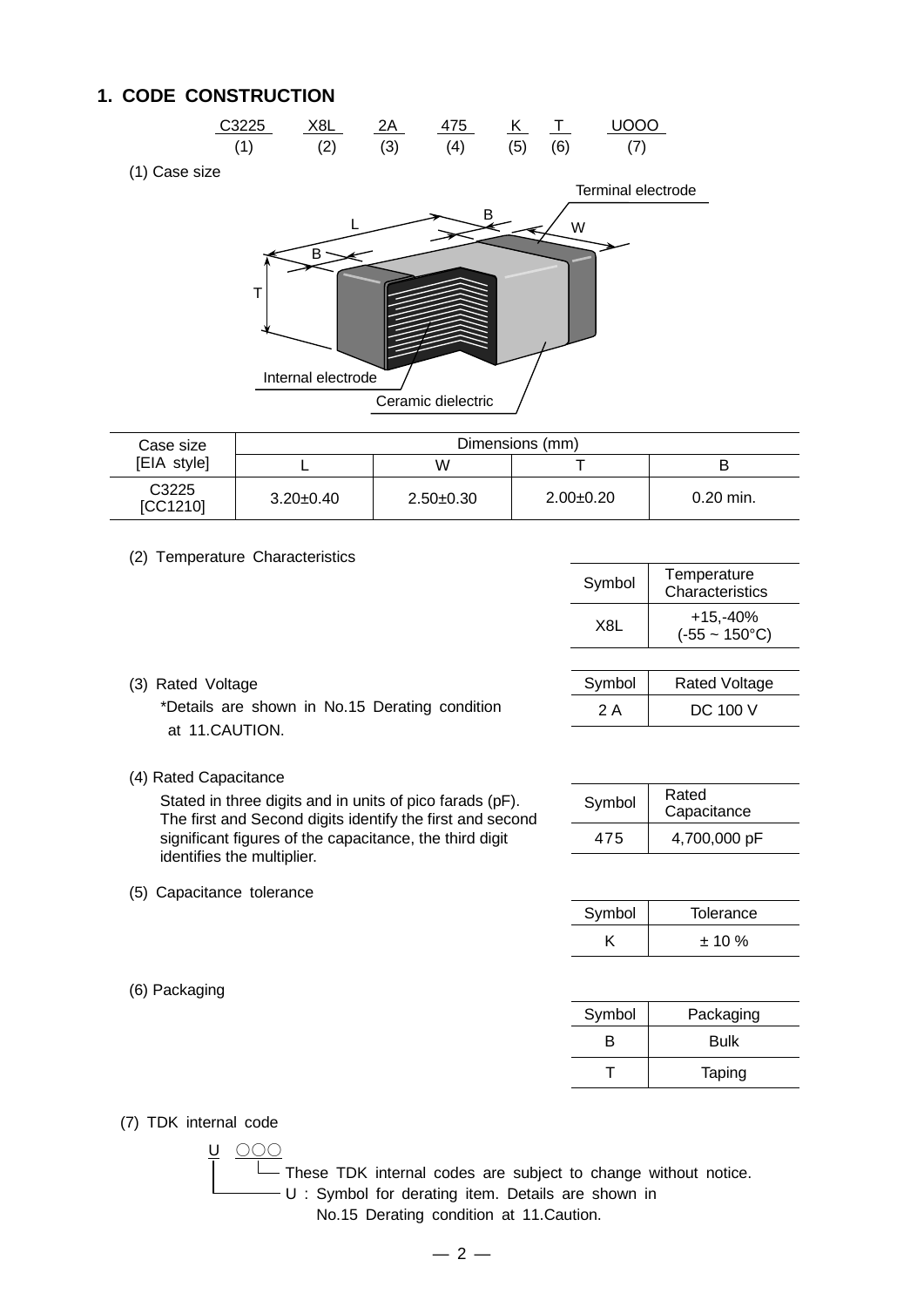### **2. OPERATING TEMPERATURE RANGE**

| Min. operating | Max. operating  | Reference      |
|----------------|-----------------|----------------|
| Temperature    | Temperature     | Temperature    |
| -55°C          | $150^{\circ}$ C | $25^{\circ}$ C |

### **3. STORING CONDITION AND TERM**

| Storing temperature | Storing humidity | Storing term                     |
|---------------------|------------------|----------------------------------|
| $5 - 40^{\circ}$ C  | 20~70%RH         | Within 6 months<br>upon receipt. |

#### **4. P.C. BOARD**

When mounting on an aluminum substrate, large case sizes such as C3225[CC1210] is more likely to be affected by heat stress from the substrate.

Please inquire separate specification for the large case sizes when mounted on the substrate.

### **5. INDUSTRIAL WASTE DISPOSAL**

Dispose this product as industrial waste in accordance with the Industrial Waste Law.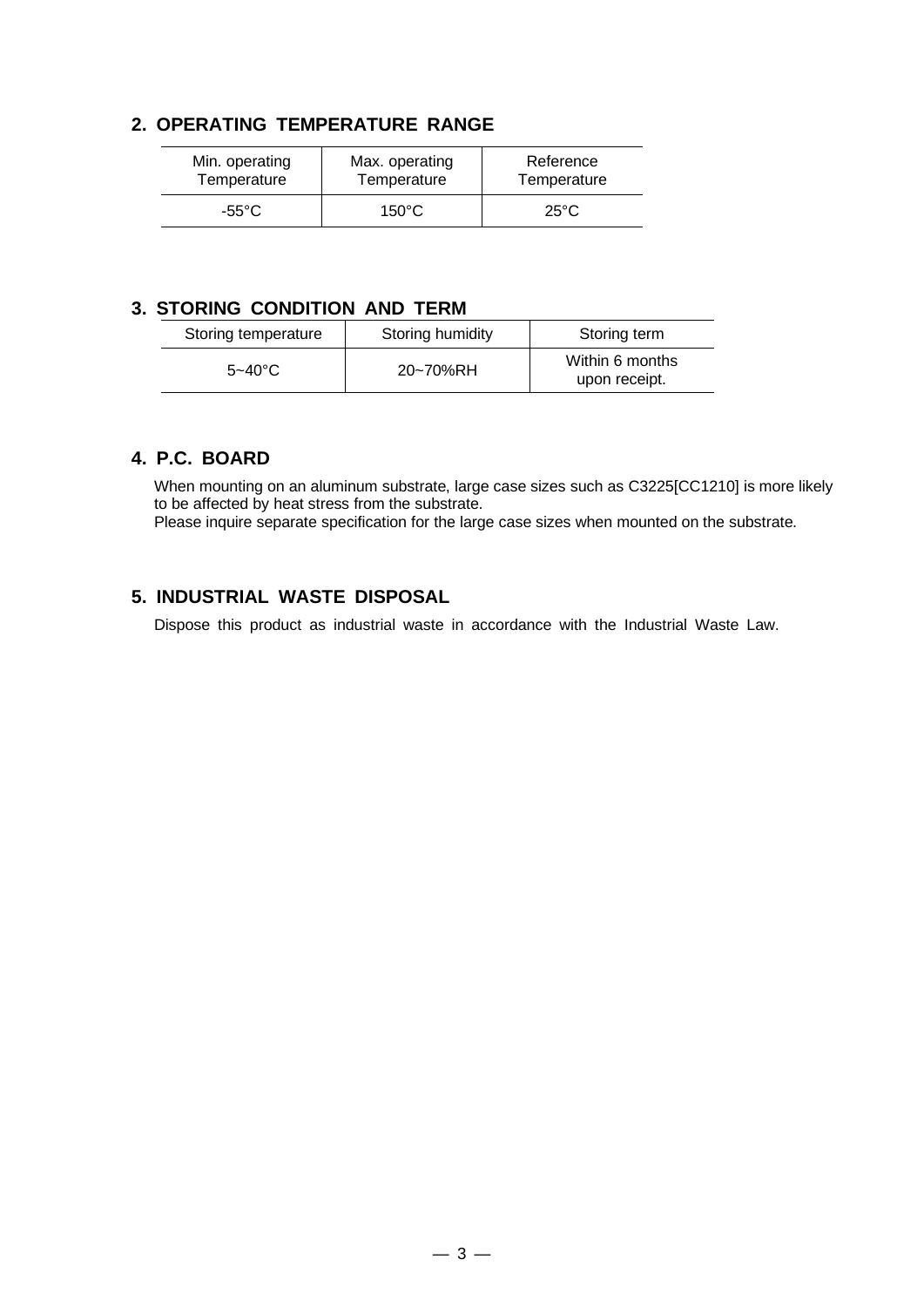### **6. PERFORMANCE**

|                | table 1                              |                                                                                        |                                                                                                                                                                                                                                                                         |  |  |  |  |
|----------------|--------------------------------------|----------------------------------------------------------------------------------------|-------------------------------------------------------------------------------------------------------------------------------------------------------------------------------------------------------------------------------------------------------------------------|--|--|--|--|
| No.            | Item                                 | Performance                                                                            | Test or inspection method                                                                                                                                                                                                                                               |  |  |  |  |
| 1              | <b>External Appearance</b>           | No defects which may affect<br>performance.                                            | Inspect with magnifying glass $(3x)$                                                                                                                                                                                                                                    |  |  |  |  |
| $\overline{2}$ | <b>Insulation Resistance</b>         | 500 $M\Omega$ ·µF min.                                                                 | Measuring voltage : Rated voltage<br>Voltage application time : 60s.                                                                                                                                                                                                    |  |  |  |  |
| $\mathbf{3}$   | <b>Voltage Proof</b>                 | Withstand test voltage without<br>insulation breakdown or other<br>damage.             | Apply voltage $: 2.5 \times$ rated voltage<br>Voltage application time : 1s.<br>Charge / discharge current : 50mA or lower                                                                                                                                              |  |  |  |  |
| 4              | Capacitance                          | Within the specified tolerance.                                                        |                                                                                                                                                                                                                                                                         |  |  |  |  |
|                |                                      |                                                                                        | Measuring<br>Measuring<br>voltage<br>frequency                                                                                                                                                                                                                          |  |  |  |  |
|                |                                      |                                                                                        | $1$ kHz $\pm$ 10%<br>$1.0 \pm 0.2$ Vrms.                                                                                                                                                                                                                                |  |  |  |  |
| 5              | <b>Dissipation Factor</b>            | Please refer to detail page on TDK<br>web.                                             | See No.4 in this table for measuring<br>condition.                                                                                                                                                                                                                      |  |  |  |  |
| 6              | Temperature<br>Characteristics       | Capacitance Change (%)                                                                 | Capacitance shall be measured by the<br>steps shown in the following table after                                                                                                                                                                                        |  |  |  |  |
|                | of Capacitance                       | No voltage applied                                                                     | thermal equilibrium is obtained for each<br>step.<br>∆C be calculated ref. STEP3 reading                                                                                                                                                                                |  |  |  |  |
|                |                                      | X8L: +15<br>$-40$                                                                      | Temperature(°C)<br><b>Step</b>                                                                                                                                                                                                                                          |  |  |  |  |
|                |                                      |                                                                                        | 1<br>$25 \pm 2$                                                                                                                                                                                                                                                         |  |  |  |  |
|                |                                      |                                                                                        | $\overline{2}$<br>$-55 \pm 2$                                                                                                                                                                                                                                           |  |  |  |  |
|                |                                      |                                                                                        | 3<br>$25 \pm 2$                                                                                                                                                                                                                                                         |  |  |  |  |
|                |                                      |                                                                                        | $150 \pm 2$<br>4                                                                                                                                                                                                                                                        |  |  |  |  |
|                |                                      |                                                                                        | As for measuring voltage, please contact<br>with our sales representative.                                                                                                                                                                                              |  |  |  |  |
| $\overline{7}$ | Robustness of<br><b>Terminations</b> | No sign of termination coming off,<br>breakage of ceramic, or other<br>abnormal signs. | Reflow solder the capacitors on a<br>P.C.Board shown in Appendix 2.<br>Apply a pushing force gradually at the<br>center of a specimen in a horizontal<br>direction of P.C.board.<br>Pushing force: 5N<br>Holding time: 10±1s<br>Pushing force<br>P.C.Board<br>Capacitor |  |  |  |  |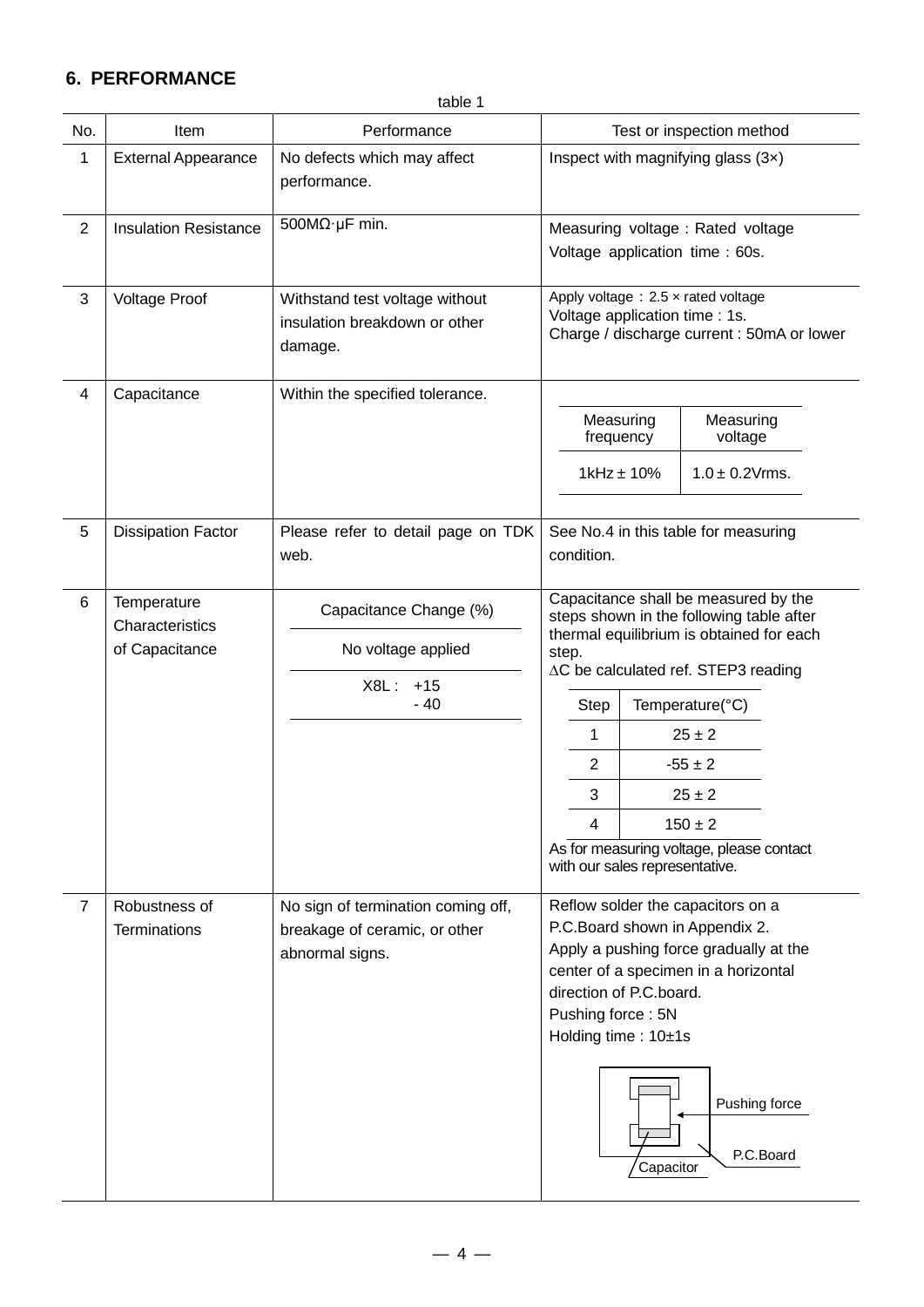### (continued)

| No. | Item                            |                                                                           |                                                                                                                                                                                                           | Performance                                      | Test or inspection method                                                               |                                                                                                                                                                                                                                  |
|-----|---------------------------------|---------------------------------------------------------------------------|-----------------------------------------------------------------------------------------------------------------------------------------------------------------------------------------------------------|--------------------------------------------------|-----------------------------------------------------------------------------------------|----------------------------------------------------------------------------------------------------------------------------------------------------------------------------------------------------------------------------------|
| 8   | Bending                         | External<br>appearance                                                    | No mechanical damage.                                                                                                                                                                                     |                                                  | for 1mm.<br>45                                                                          | Reflow solder the capacitors on a<br>P.C.Board shown in Appendix1 and bend it<br>50<br>F<br>R230<br>45<br>(Unit : mm)                                                                                                            |
| 9   | Solderability                   |                                                                           | New solder to cover over 75% of<br>termination.<br>25% may have pin holes or rough<br>spots but not concentrated in one<br>spot.<br>not be exposed due to melting or<br>shifting of termination material. | Ceramic surface of A sections shall<br>A section | Solder:<br>Flux:<br>Solder temp.:<br>Dwell time:<br>Solder<br>position :                | Sn-3.0Ag-0.5Cu<br>Isopropyl alcohol (JIS K<br>8839) Rosin (JIS K 5902)<br>25% solid solution.<br>245±5°C<br>3±0.3s.<br>Until both terminations are<br>completely soaked.                                                         |
| 10  | Resistance<br>to solder<br>heat | External<br>appearance<br>Capacitance<br>D.F.<br>Insulation<br>Resistance | No cracks are allowed and<br>terminations shall be covered at<br>least 60% with new solder.<br>Characteristics<br>X8L<br>Meet the initial spec.<br>Meet the initial spec.                                 | Change from the<br>value before test<br>±7.5%    | Solder:<br>Flux:<br>Solder temp.:<br>Dwell time:<br>Solder<br>position:<br>Pre-heating: | Sn-3.0Ag-0.5Cu<br>Isopropyl alcohol (JIS K<br>8839) Rosin (JIS K 5902)<br>25% solid solution.<br>260±5°C<br>$10±1s$ .<br>Until both terminations<br>are completely soaked.<br>Temp. $- 110 - 140^{\circ}C$<br>Time $-30\nu$ 60s. |
|     |                                 | Voltage<br>proof                                                          | damage.                                                                                                                                                                                                   | No insulation breakdown or other                 |                                                                                         | Leave the capacitors in ambient<br>condition for 24±2h before measurement.                                                                                                                                                       |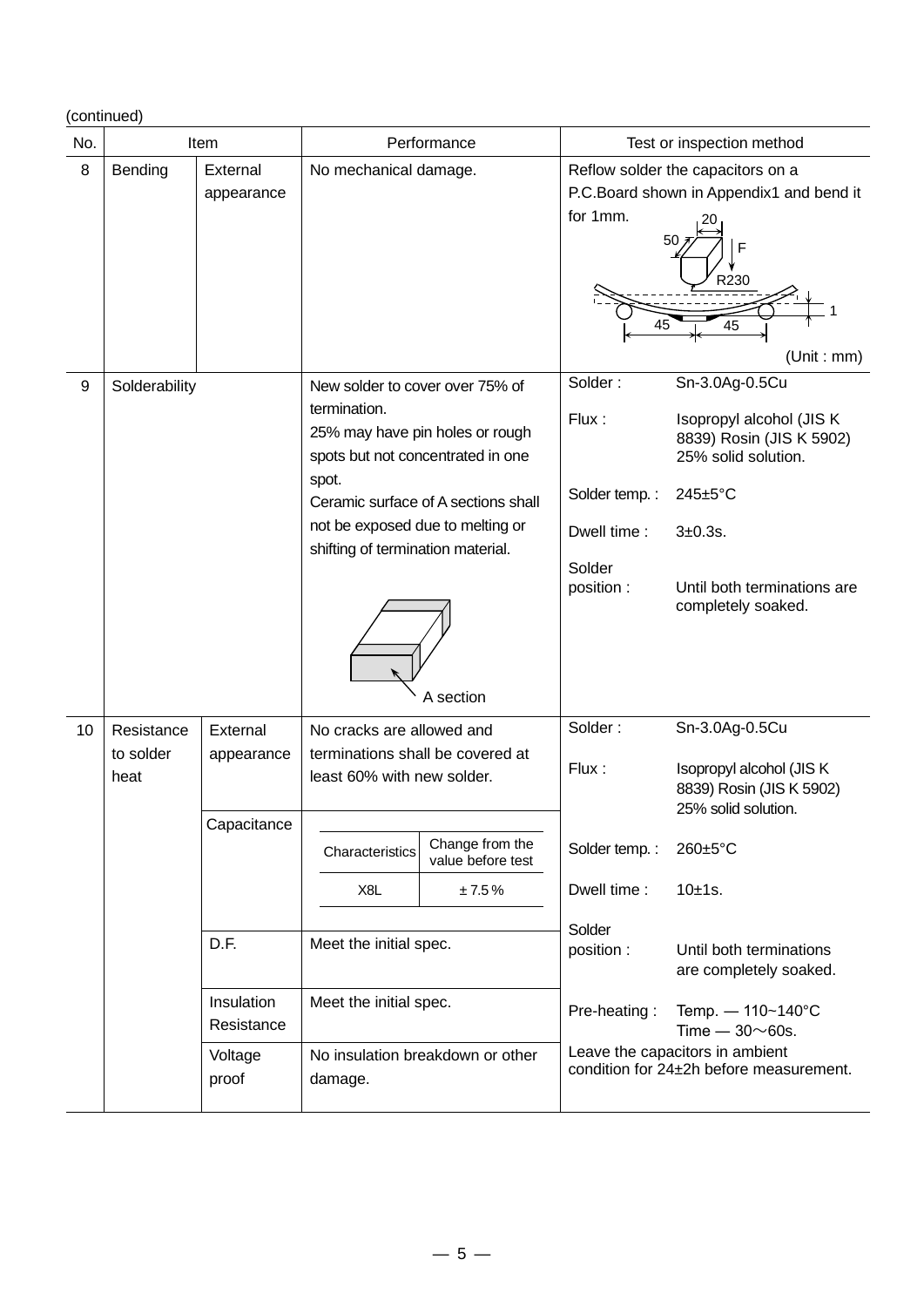(continued)

| No. | Item                   |                                                                 | Performance                                                                          |                                                                                             | Test or inspection method                                                                                |                                                                                                        |             |
|-----|------------------------|-----------------------------------------------------------------|--------------------------------------------------------------------------------------|---------------------------------------------------------------------------------------------|----------------------------------------------------------------------------------------------------------|--------------------------------------------------------------------------------------------------------|-------------|
| 11  | Vibration              | External<br>appearance<br>Capacitance                           | No mechanical damage.                                                                |                                                                                             |                                                                                                          | Frequency: 10~55~10Hz<br>Reciprocating sweep time: 1 min.<br>Amplitude: 1.5mm                          |             |
|     |                        |                                                                 | Characteristics<br>X8L                                                               | Change from the<br>value before test<br>±7.5%                                               | Repeat this for 2h each in 3<br>perpendicular directions(Total 6h).<br>Reflow solder the capacitors on a |                                                                                                        |             |
|     |                        | D.F.                                                            | Meet the initial spec.                                                               |                                                                                             | testing.                                                                                                 | P.C.Board shown in Appendix 2 before                                                                   |             |
| 12  | Temperature<br>cycle   | External<br>appearance<br>Capacitance                           | No mechanical damage.                                                                |                                                                                             |                                                                                                          | Expose the capacitors in the condition<br>step1 through step 4 listed in the                           |             |
|     |                        |                                                                 | Characteristics                                                                      | Change from the<br>value before test                                                        | following table.<br>Temp. cycle: 5 cycles                                                                |                                                                                                        |             |
|     |                        |                                                                 | X8L                                                                                  | Please contact<br>with our sales                                                            | Step                                                                                                     | Temperature(°C)                                                                                        | Time (min.) |
|     |                        |                                                                 |                                                                                      | representative.                                                                             | 1                                                                                                        | $-55 \pm 3$                                                                                            | $30 \pm 3$  |
|     |                        | D.F.                                                            | Meet the initial spec.                                                               |                                                                                             | $\overline{2}$                                                                                           | Ambient Temp.                                                                                          | $2 - 5$     |
|     |                        |                                                                 |                                                                                      |                                                                                             | 3                                                                                                        | $150 \pm 2$                                                                                            | $30 \pm 2$  |
|     |                        | Insulation<br>Resistance                                        | Meet the initial spec.                                                               |                                                                                             | 4                                                                                                        | Ambient Temp.                                                                                          | $2 - 5$     |
|     |                        | No insulation breakdown or other<br>Voltage<br>proof<br>damage. |                                                                                      | Leave the capacitors in ambient<br>condition for 24±2h before<br>measurement.               |                                                                                                          |                                                                                                        |             |
|     |                        |                                                                 | Reflow solder the capacitors on a<br>P.C.Board shown in Appendix2 before<br>testing. |                                                                                             |                                                                                                          |                                                                                                        |             |
| 13  | Moisture<br>Resistance | External<br>appearance                                          | No mechanical damage.                                                                |                                                                                             | Test temp.: $40\pm2^{\circ}C$<br>Test humidity: 90~95%RH                                                 |                                                                                                        |             |
|     | (Steady<br>State)      | Capacitance<br>Characteristics<br>X <sub>8</sub> L              |                                                                                      | Change from the<br>value before test<br>Please contact<br>with our sales<br>representative. |                                                                                                          | Test time: 500 +24,0h<br>Leave the capacitors in ambient<br>condition for 24±2h before<br>measurement. |             |
|     |                        | D.F.                                                            | 200% of initial spec. max.                                                           |                                                                                             |                                                                                                          | Reflow solder the capacitors on a<br>P.C.Board shown in Appendix2 before                               |             |
|     |                        | Insulation<br>Resistance                                        | $50M\Omega \cdot \mu F$ min.                                                         |                                                                                             | testing.                                                                                                 |                                                                                                        |             |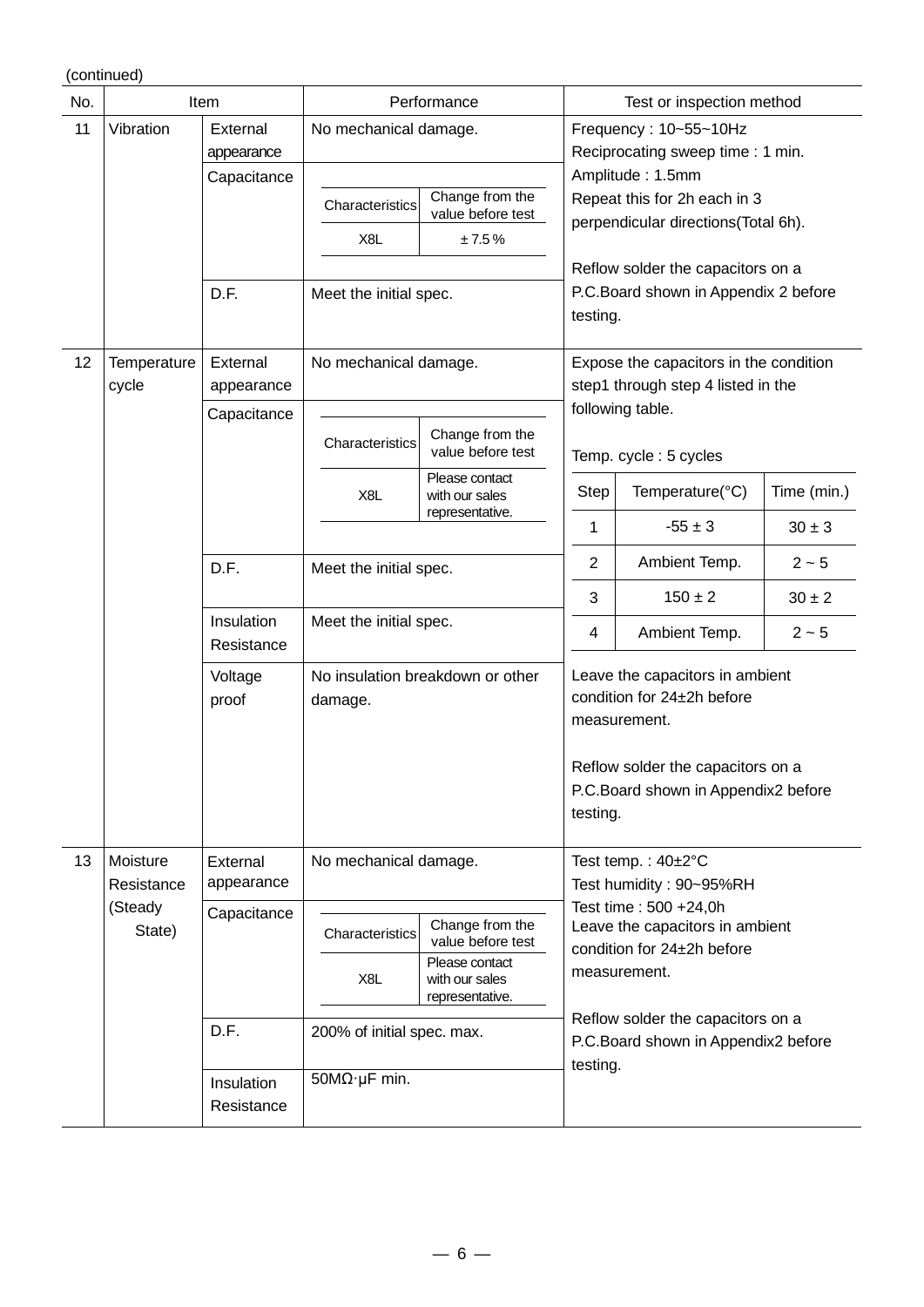#### (continued)

| No. | Item                   |                          | Performance                |                                                                                             | Test or inspection method                                                                                                                                                                                                                                                                       |
|-----|------------------------|--------------------------|----------------------------|---------------------------------------------------------------------------------------------|-------------------------------------------------------------------------------------------------------------------------------------------------------------------------------------------------------------------------------------------------------------------------------------------------|
| 14  | Moisture<br>Resistance | External<br>appearance   | No mechanical damage.      |                                                                                             | Test temp.: 40±2°C<br>Test humidity: 90~95%RH<br>Applied voltage: Rated voltage                                                                                                                                                                                                                 |
|     |                        | Capacitance              | Characteristics            | Change from the<br>value before test                                                        | Test time: 500 +24,0h<br>Charge/discharge current: 50mA or                                                                                                                                                                                                                                      |
|     |                        |                          | X8L                        | Please contact<br>with our sales<br>representative.                                         | lower<br>Leave the capacitors in ambient<br>condition for 24±2h before measurement.                                                                                                                                                                                                             |
|     |                        | D.F.                     | 200% of initial spec. max. |                                                                                             | Reflow solder the capacitors on a<br>P.C.Board shown in Appendix2 before<br>testing.                                                                                                                                                                                                            |
|     |                        | Insulation<br>Resistance | 25MΩ·μF min.               |                                                                                             | Initial value setting<br>Voltage conditioning<br><b>Kafter voltage treat</b><br>the capacitors under testing temperature<br>and voltage for 1 hour, $\mathbb{\rangle}$ leave the<br>capacitors in ambient condition for 24±2h<br>before measurement.<br>Use this measurement for initial value. |
| 15  | Life                   | External<br>appearance   | No mechanical damage.      |                                                                                             | Condition 1<br>Test temp.: $125 \pm 2^{\circ}$ C                                                                                                                                                                                                                                                |
|     |                        | Capacitance              | Characteristics<br>X8L     | Change from the<br>value before test<br>Please contact<br>with our sales<br>representative. | Applied voltage: 1.5 x Rated voltage<br>Test time: 1,000 +48,0h<br>Condition 2<br>Test temp.: $150 \pm 2^{\circ}$ C<br>Applied voltage: DC75V<br>Test time: 1,000 +48,0h                                                                                                                        |
|     |                        | D.F.                     | 200% of initial spec. max. |                                                                                             | Please refer to No.15 Derating<br>condition at 11.CAUTION.                                                                                                                                                                                                                                      |
|     |                        | Insulation<br>Resistance | $50M\Omega$ µF min.        |                                                                                             | Charge/discharge current: 50mA or<br>lower                                                                                                                                                                                                                                                      |
|     |                        |                          |                            |                                                                                             | Leave the capacitors in ambient<br>condition for 24±2h before measurement.                                                                                                                                                                                                                      |
|     |                        |                          |                            |                                                                                             | Reflow solder the capacitors on a<br>P.C.Board shown in Appendix2 before<br>testing.                                                                                                                                                                                                            |
|     |                        |                          |                            |                                                                                             | Initial value setting<br>Voltage conditioning 《After voltage treat<br>the capacitors under testing temperature<br>and voltage for 1 hour, $\mathcal{Y}$ leave the<br>capacitors in ambient condition for 24±2h<br>before measurement.<br>Use this measurement for initial value.                |

\*As for the initial measurement of capacitors on number 6,10,11,12 and 13, leave capacitors at

150 0,-10°C for 1 hour and measure the value after leaving capacitors for  $24 \pm 2h$  in ambient condition.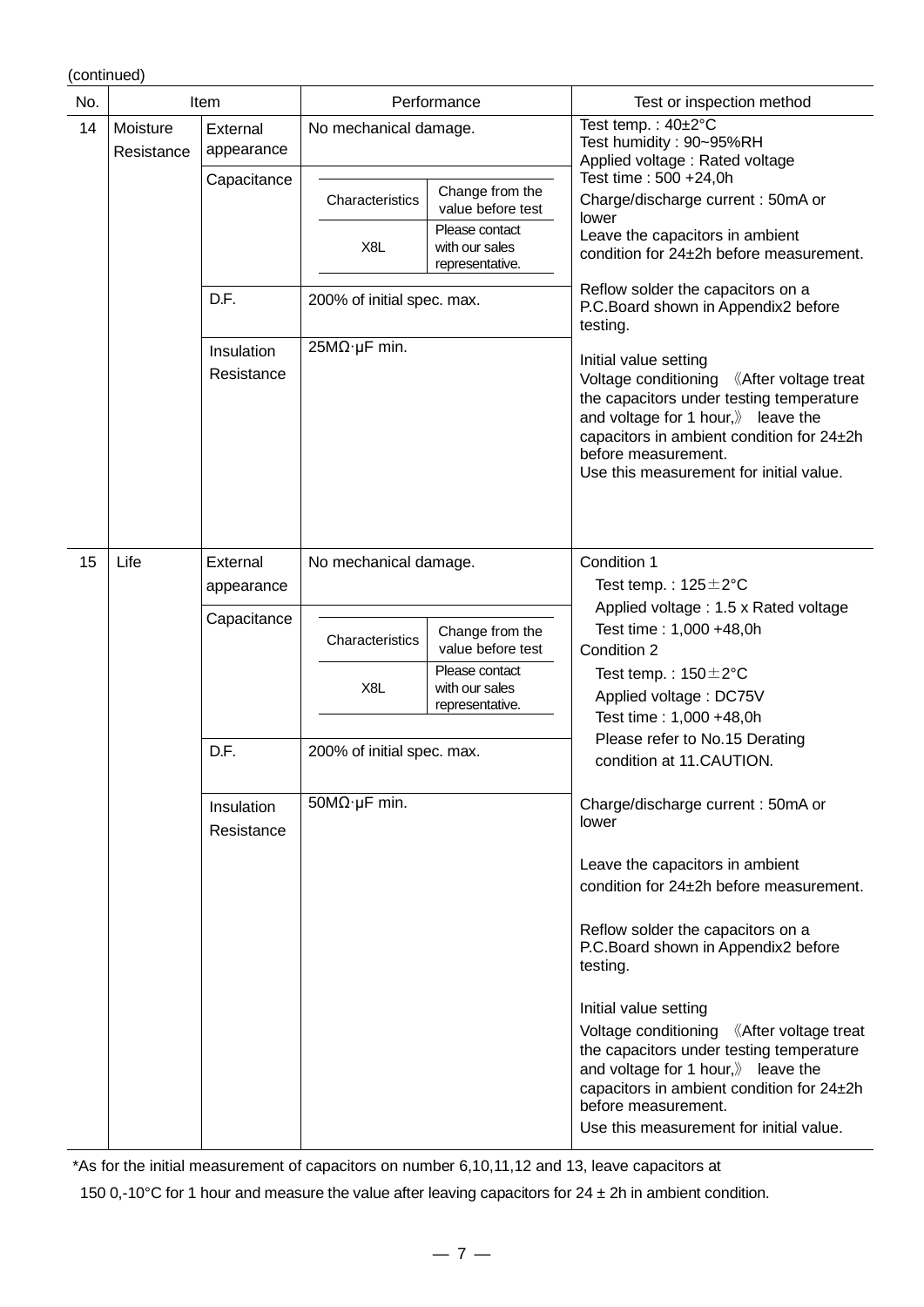

|                     |     |     | (Unit : mm) |
|---------------------|-----|-----|-------------|
| Symbol<br>Case size | а   |     | С           |
| C3225 [CC1210]      | 2.2 | 5.0 | 2.9         |

- 1. Material : Glass Epoxy(As per JIS C6484 GE4)
- 2. Thickness : 1.6mm

 Copper(Thickness:0.035mm) Solder resist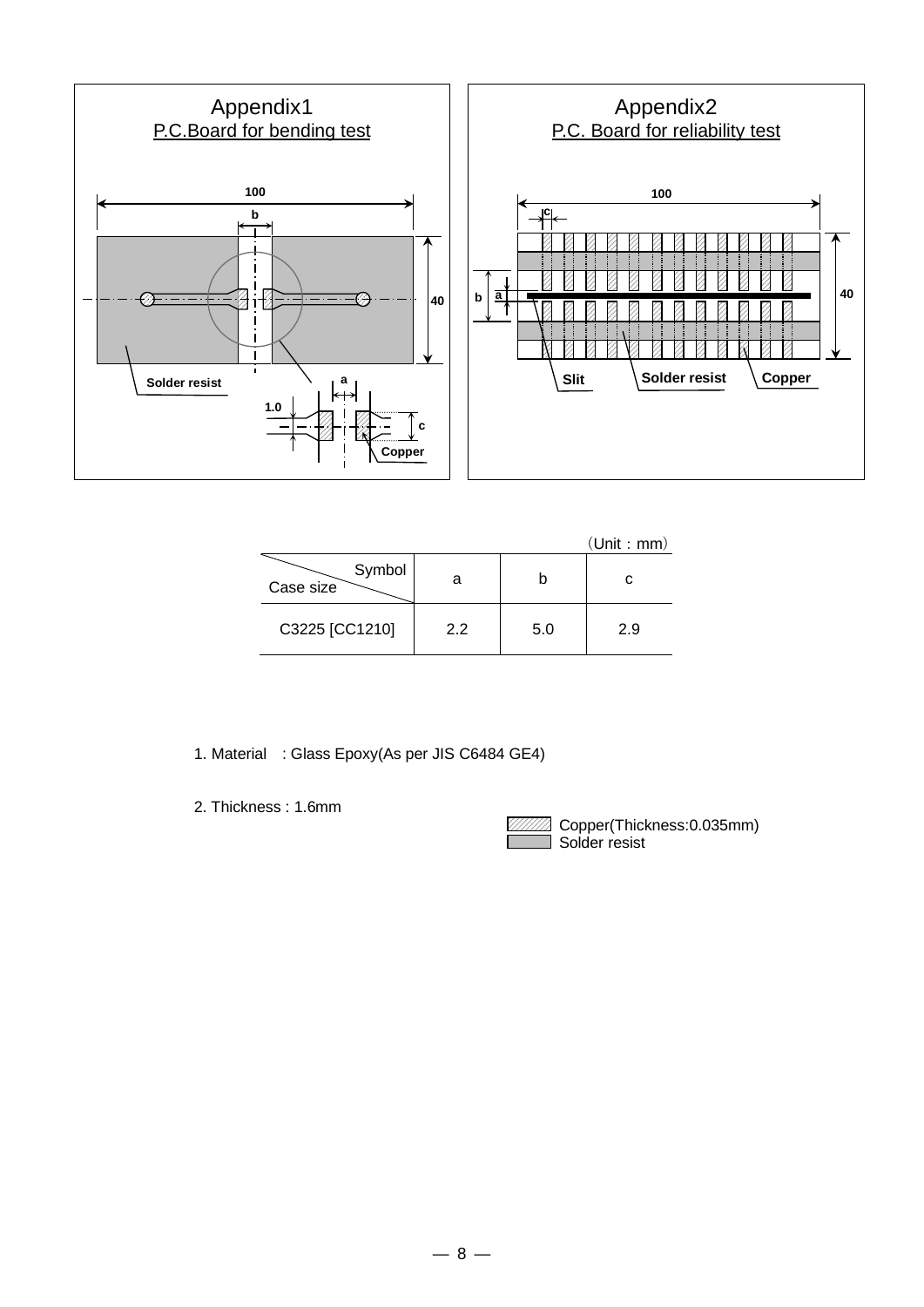# **7. INSIDE STRUCTURE AND MATERIAL**



| No.            | <b>NAME</b><br><b>MATERIAL</b>          |             |  |  |
|----------------|-----------------------------------------|-------------|--|--|
| 1              | <b>Dielectric</b><br>BaTiO <sub>3</sub> |             |  |  |
| $\overline{2}$ | Electrode                               | Nickel (Ni) |  |  |
| 3              | Copper (Cu)                             |             |  |  |
| 4              | Termination                             | Nickel (Ni) |  |  |
| 5              |                                         | Tin (Sn)    |  |  |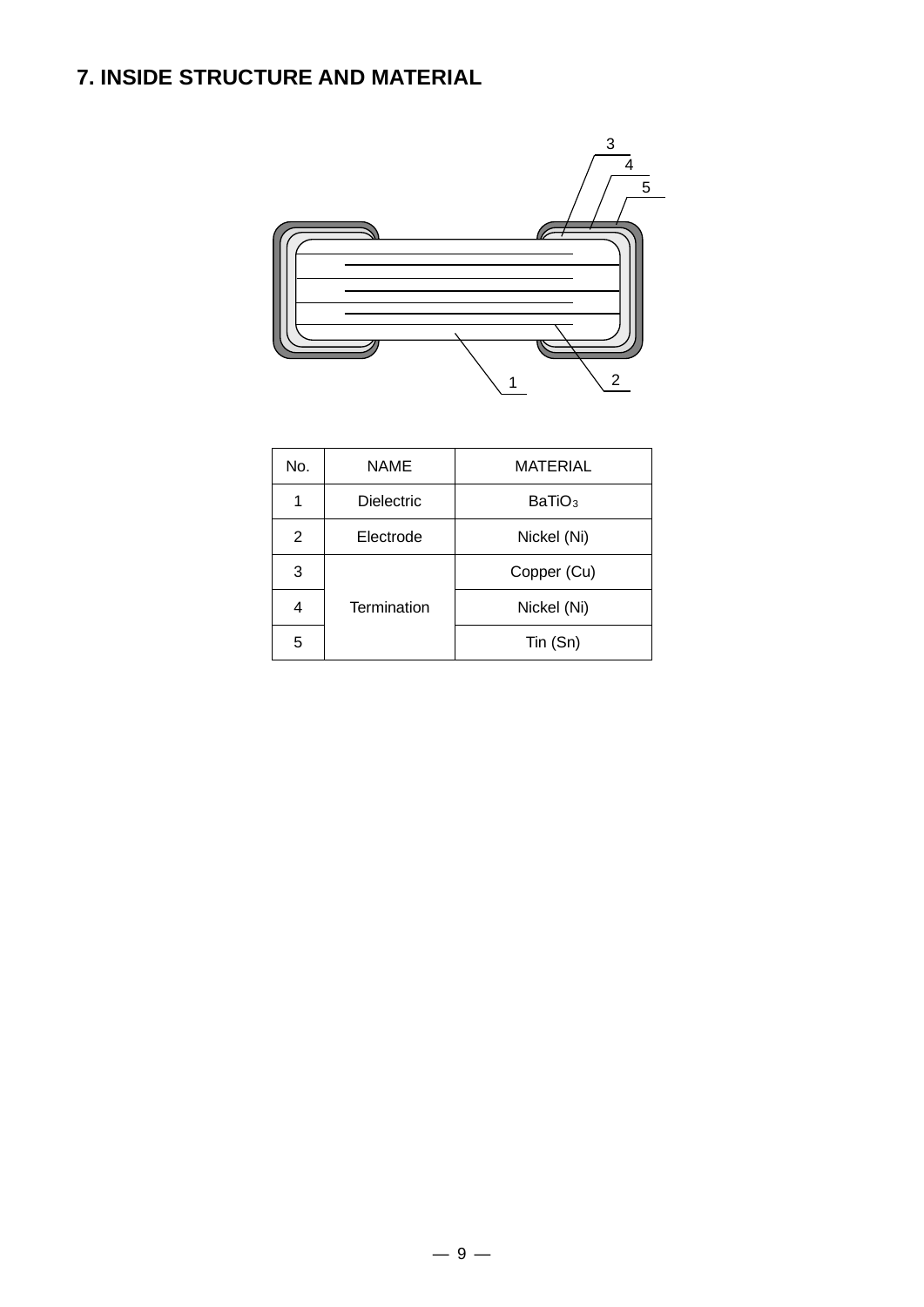### **8. PACKAGING**

Packaging shall be done to protect the components from the damage during transportation and storing, and a label which has the following information shall be attached.

- 8.1 Each plastic bag for bulk packaging contains 1000pcs. And the minimum quantity for Bulk packaging is 1000pcs.
- 8.2 Tape packaging is as per 12. TAPE PACKAGING SPECIFICATION.
	- 1) Inspection No.\*
	- 2) TDK P/N
	- 3) Customer's P/N
	- 4) Quantity

\*Composition of Inspection No.

Example 
$$
\underline{F} \ 1 \ \underline{A} - 23 \ - \ \underline{001}
$$
  
(a) (b) (c) (d) (e)

- (a) Line code
- (b) Last digit of the year
- (c) Month and A for January and B for February and so on. (Skip I)
- (d) Inspection Date of the month.
- (e) Serial No. of the day

\*Composition of new Inspection No.

(Implemented on and after May 1, 2019 in sequence)

- Example  $|| \cdot ||_F ||_1 ||_E ||_2 ||_3 ||_A ||_0 ||_0$ (b) (c) (d) (e) (f)  $(q)$ 
	- (a) Prefix
	- (b) Line code
	- (c) Last digit of the year
- (d) Month and A for January and B for February and so on. (Skip I)
- (e) Inspection Date of the month.
- (f) Serial No. of the day(00  $\sim$  ZZ)
- (g) Suffix(00  $\sim$  ZZ)

\* It was shifted to the new inspection No. on and after May 2019, but the implementation timing may be different depending on shipment bases. Until the shift is completed, either current or new composition of inspection No. will be applied.

### **9. RECOMMENDATION**

It is recommended to provide a slit (about 1mm width) in the board under the components to improve washing Flux. And please make sure to dry detergent up completely before.

### **10. SOLDERING CONDITION**

Reflow soldering only.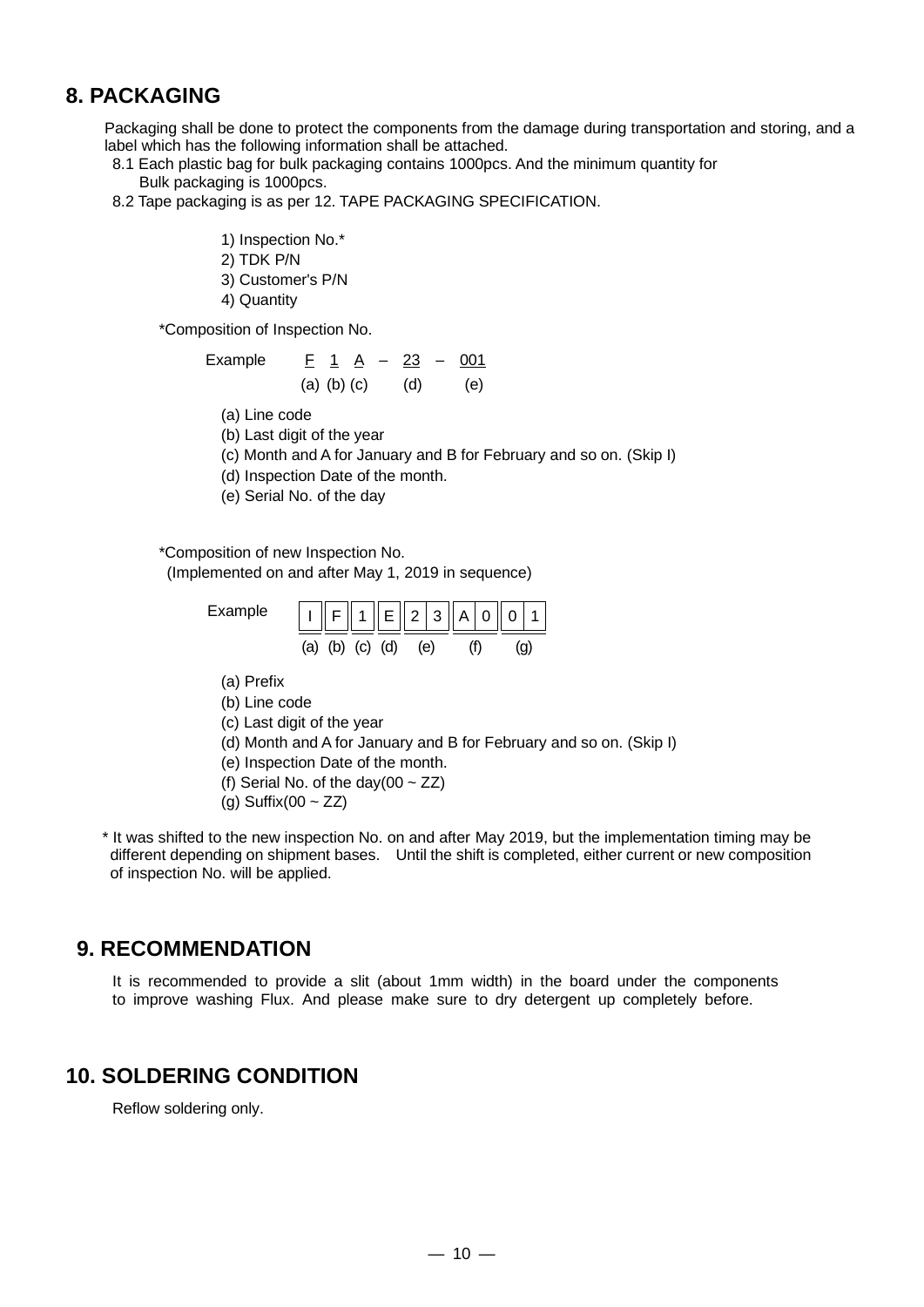# **11. CAUTION**

| No.            | Process                                                     | Condition                                                                                                                                                                                                                                                                                                                                                                                                                                                                                                                                                                                                                                                                                                                                                                                                                                                                                                                                                                                                                                                                                                                                                                                                                                                                                                                                                                                                                                                                                                                                                                                                                                                                                                                                                                                                                                                                  |
|----------------|-------------------------------------------------------------|----------------------------------------------------------------------------------------------------------------------------------------------------------------------------------------------------------------------------------------------------------------------------------------------------------------------------------------------------------------------------------------------------------------------------------------------------------------------------------------------------------------------------------------------------------------------------------------------------------------------------------------------------------------------------------------------------------------------------------------------------------------------------------------------------------------------------------------------------------------------------------------------------------------------------------------------------------------------------------------------------------------------------------------------------------------------------------------------------------------------------------------------------------------------------------------------------------------------------------------------------------------------------------------------------------------------------------------------------------------------------------------------------------------------------------------------------------------------------------------------------------------------------------------------------------------------------------------------------------------------------------------------------------------------------------------------------------------------------------------------------------------------------------------------------------------------------------------------------------------------------|
| 1              | Operating<br>Condition<br>(Storage, Use,<br>Transportation) | 1-1. Storage, Use<br>The capacitors must be stored in an ambient temperature of 5 to 40°C with a relative humidity<br>of 20 to 70%RH. JIS C 60721-3-1 Class 1K2 should be followed for the other climatic<br>conditions.                                                                                                                                                                                                                                                                                                                                                                                                                                                                                                                                                                                                                                                                                                                                                                                                                                                                                                                                                                                                                                                                                                                                                                                                                                                                                                                                                                                                                                                                                                                                                                                                                                                   |
|                |                                                             | 1) High temperature and humidity environment may affect a capacitor's solder ability because it<br>accelerates terminal oxidization. They also deteriorate performance of taping and<br>packaging. Therefore, SMD capacitors shall be used within 6 months. For capacitors with<br>terminal electrodes consisting of silver or silver-palladium which tend to become oxidized or<br>sulfurized, use as soon as possible, such as within one month after opening the bag.<br>2) When capacitors are stored for a longer time period than 6 months, confirm the solderability<br>of the capacitors prior to use.<br>During storage, keep the minimum packaging unit in its original packaging without opening<br>it.<br>Do not deviate from the above temperature and humidity conditions even for a short term.<br>3) Corrosive gasses in the air or atmosphere may result in deterioration of the reliability, such<br>as poor solderability of the terminal electrodes. Do not store capacitors where they will be<br>exposed to corrosive gas (e.g., hydrogen sulfide, sulfur dioxide, chlorine ammonia etc.)<br>4) Solderability and electrical performance may deteriorate due to photochemical change in the<br>terminal electrode if stored in direct sunlight, or due to condensation from rapid changes in<br>humidity.<br>The capacitors especially which use resin material must be operated and stored in an<br>environment free of dew condensation, as moisture absorption due to condensation may<br>affect the performance.<br>5) Refer to JIS C 60721-3-1, class 1K2 for other climate conditions.<br>1-2. Handling in transportation<br>In case of the transportation of the capacitors, the performance of the capacitors may be<br>deteriorated depending on the transportation condition.<br>(Refer to JEITA RCR-2335C 9.2 Handling in transportation) |
| $\overline{2}$ | Circuit design                                              | 2-1. Operating temperature                                                                                                                                                                                                                                                                                                                                                                                                                                                                                                                                                                                                                                                                                                                                                                                                                                                                                                                                                                                                                                                                                                                                                                                                                                                                                                                                                                                                                                                                                                                                                                                                                                                                                                                                                                                                                                                 |
|                | $\sqrt{2}$ Caution                                          | 1) Upper category temperature (maximum operating temperature) is specified.<br>It is necessary to select a capacitor whose rated temperature us higher than the<br>operating temperature. Also, it is necessary to consider the temperature<br>distribution in the equipment and seasonal temperature variation.                                                                                                                                                                                                                                                                                                                                                                                                                                                                                                                                                                                                                                                                                                                                                                                                                                                                                                                                                                                                                                                                                                                                                                                                                                                                                                                                                                                                                                                                                                                                                           |
|                |                                                             | 2) Surface temperature including self heating should be below maximum operating<br>temperature.<br>Due to dielectric loss, capacitors will heat itself when AC is applied due to ESR.<br>Especially at high frequencies, please be careful that the heat might be so<br>extreme.<br>Also, even if the surface temperature of the capacitor includes self-heating and is<br>the maximum operating temperature or lower, excessive heating of the capacitor<br>due to self-heating may cause deterioration of the characteristics and reliability of<br>the capacitor.<br>The self-heating temperature rise of the capacitor changes depending on the<br>difference in heat radiation due to the mounting method to the device, the ambient<br>temperature, the cooling method of the device and circuit board material and the<br>design, etc.<br>The load should be contained so that the self-heating temperature rise of the<br>capacitor body in a natural convection environment at an ambient temperature of<br>25°C remain below 20°C.<br>When using in a high-frequency circuit or a circuit in which a capacitor generates<br>heat, such as when a high-frequency ripple current flows, pay attention to the<br>above precautions. (Note that accurate measurement may not be possible with<br>self-heating measurement when the equipment applies cooling other than natural<br>convection such as a cooling fan.)<br>3) The electrical characteristics of the capacitors will vary depending on the<br>temperature. The capacitors should be selected and designed in taking the<br>temperature into consideration.                                                                                                                                                                                                                                              |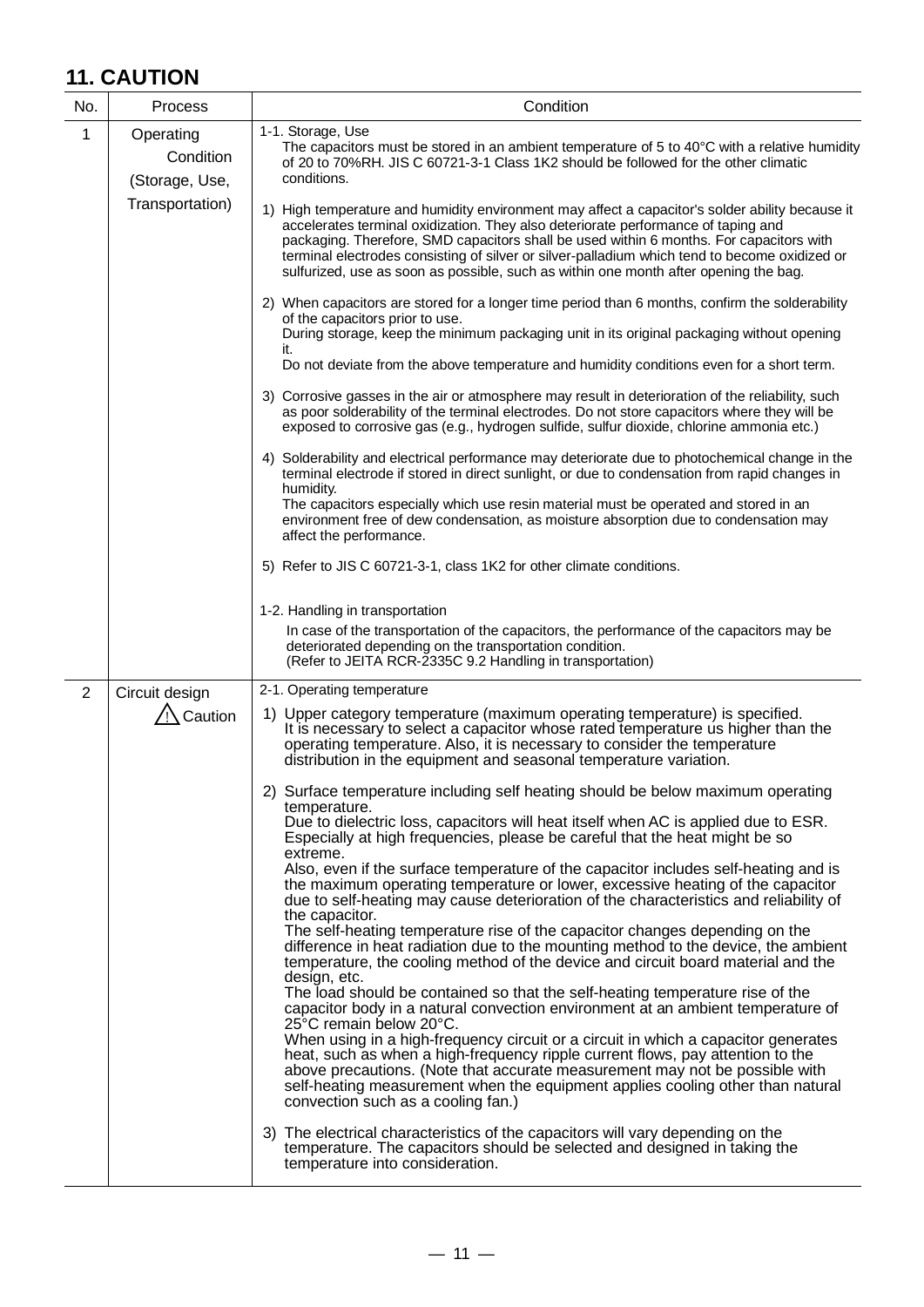| No.            | Process                                     | Condition                                                                                                                                                                                                                                                                     |  |  |  |  |  |
|----------------|---------------------------------------------|-------------------------------------------------------------------------------------------------------------------------------------------------------------------------------------------------------------------------------------------------------------------------------|--|--|--|--|--|
| $\overline{2}$ | Circuit design<br>$/$ ! $\setminus$ Caution | 2-2. When overvoltage is applied<br>Applying overvoltage to a capacitor may cause dielectric breakdown and result in a short                                                                                                                                                  |  |  |  |  |  |
|                |                                             | circuit. The duration until dielectric breakdown depends on the applied voltage and the<br>ambient temperature.                                                                                                                                                               |  |  |  |  |  |
|                |                                             | 2-3. Operating voltage<br>1) Operating voltage across the terminals should be below the rated voltage.                                                                                                                                                                        |  |  |  |  |  |
|                |                                             | When AC and DC are super imposed, V0-P must be below the rated voltage.<br>$-$ (1) and (2)                                                                                                                                                                                    |  |  |  |  |  |
|                |                                             | AC or pulse with overshooting, VP-P must be below the rated voltage.<br>$-$ (3), (4) and (5)                                                                                                                                                                                  |  |  |  |  |  |
|                |                                             | When the voltage is started to apply to the circuit or it is stopped applying, the<br>irregular voltage may be generated for a transit period because of resonance or<br>switching. Be sure to use the capacitors within rated voltage containing these<br>Irregular voltage. |  |  |  |  |  |
|                |                                             | (2) DC+AC voltage<br>(1) DC voltage<br>(3) AC voltage<br>Voltage                                                                                                                                                                                                              |  |  |  |  |  |
|                |                                             | Positional<br>Measurement<br>$V_{0-P}$<br>$V_{0-P}$<br>$V_{P-P}$ 0<br>(Rated voltage)<br>$0 \cdot$<br>0                                                                                                                                                                       |  |  |  |  |  |
|                |                                             |                                                                                                                                                                                                                                                                               |  |  |  |  |  |
|                |                                             | (4) Pulse voltage $(A)$ (5) Pulse voltage (B)<br>Voltage                                                                                                                                                                                                                      |  |  |  |  |  |
|                |                                             | Positional<br>$V_{P-P} 0 $<br>$V_{P-P}$<br>Measurement<br>(Rated voltage)                                                                                                                                                                                                     |  |  |  |  |  |
|                |                                             | 2) Even below the rated voltage, if repetitive high frequency AC or pulse is applied, the<br>reliability of the capacitors may be reduced.                                                                                                                                    |  |  |  |  |  |
|                |                                             | 3) The effective capacitance will vary depending on applied DC and AC voltages.<br>The capacitors should be selected and designed in taking the voltages into<br>consideration.                                                                                               |  |  |  |  |  |
|                |                                             | 4) Abnormal voltage (surge voltage, static electricity, pulse voltage, etc.) shall not<br>exceed the rated voltage.                                                                                                                                                           |  |  |  |  |  |
|                |                                             | 5) When capacitors are used in a series connection, it is necessary to add a balancing<br>circuit such as voltage dividing resistors in order to avoid an imbalance in the voltage<br>applied to each capacitor.                                                              |  |  |  |  |  |
|                |                                             | 2-4. Frequency<br>When the capacitors (Class 2) are used in AC and/or pulse voltages, the<br>capacitors may vibrate themselves and generate audible sound.                                                                                                                    |  |  |  |  |  |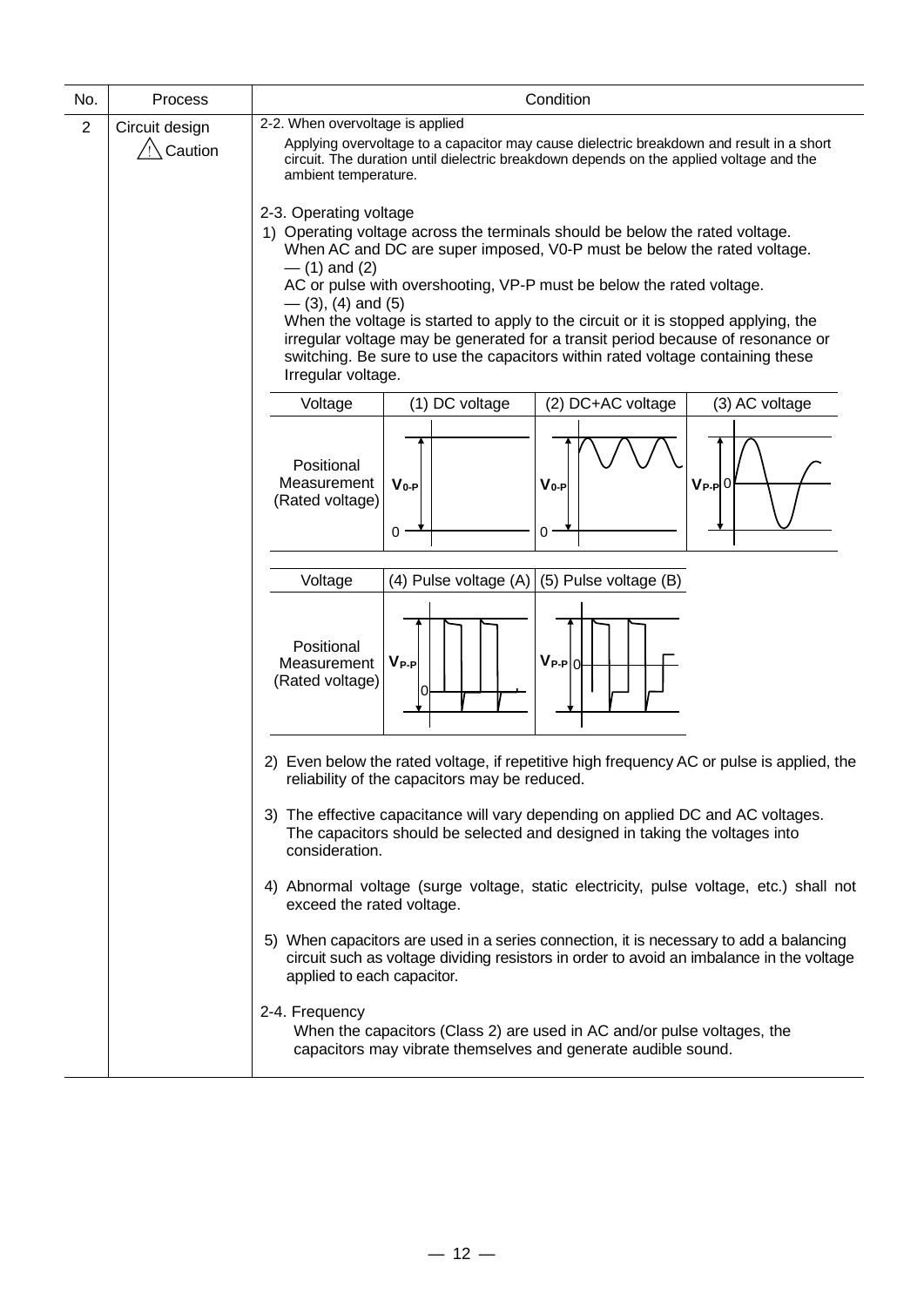| No. | Process                | Condition                                                                                                                                                                                                                                                                                                                                                                      |  |  |  |
|-----|------------------------|--------------------------------------------------------------------------------------------------------------------------------------------------------------------------------------------------------------------------------------------------------------------------------------------------------------------------------------------------------------------------------|--|--|--|
| 3   | Designing<br>P.C.board | The amount of solder at the terminations has a direct effect on the reliability of the<br>capacitors.<br>1) The greater the amount of solder, the higher the stress on the chip capacitors,<br>and the more likely that it will break. When designing a P.C.board, determine the<br>shape and size of the solder lands to have proper amount of solder on the<br>terminations. |  |  |  |
|     |                        | 2) Avoid using common solder land for multiple terminations and provide individual<br>solder land for each terminations.                                                                                                                                                                                                                                                       |  |  |  |
|     |                        | 3) Size and recommended land dimensions.                                                                                                                                                                                                                                                                                                                                       |  |  |  |
|     |                        | Chip capacitors<br>Solder land<br>Solder resist<br>B<br>A                                                                                                                                                                                                                                                                                                                      |  |  |  |
|     |                        | Reflow soldering<br>(Unit: mm)                                                                                                                                                                                                                                                                                                                                                 |  |  |  |
|     |                        | Case size<br>C3225<br>[CC1210]<br>Symbol                                                                                                                                                                                                                                                                                                                                       |  |  |  |
|     |                        | $2.0 - 2.4$<br>A                                                                                                                                                                                                                                                                                                                                                               |  |  |  |
|     |                        | $1.0 - 1.2$<br>B                                                                                                                                                                                                                                                                                                                                                               |  |  |  |
|     |                        | $\mathsf{C}$<br>$1.9 - 2.5$                                                                                                                                                                                                                                                                                                                                                    |  |  |  |
|     |                        |                                                                                                                                                                                                                                                                                                                                                                                |  |  |  |

 $\overline{\phantom{0}}$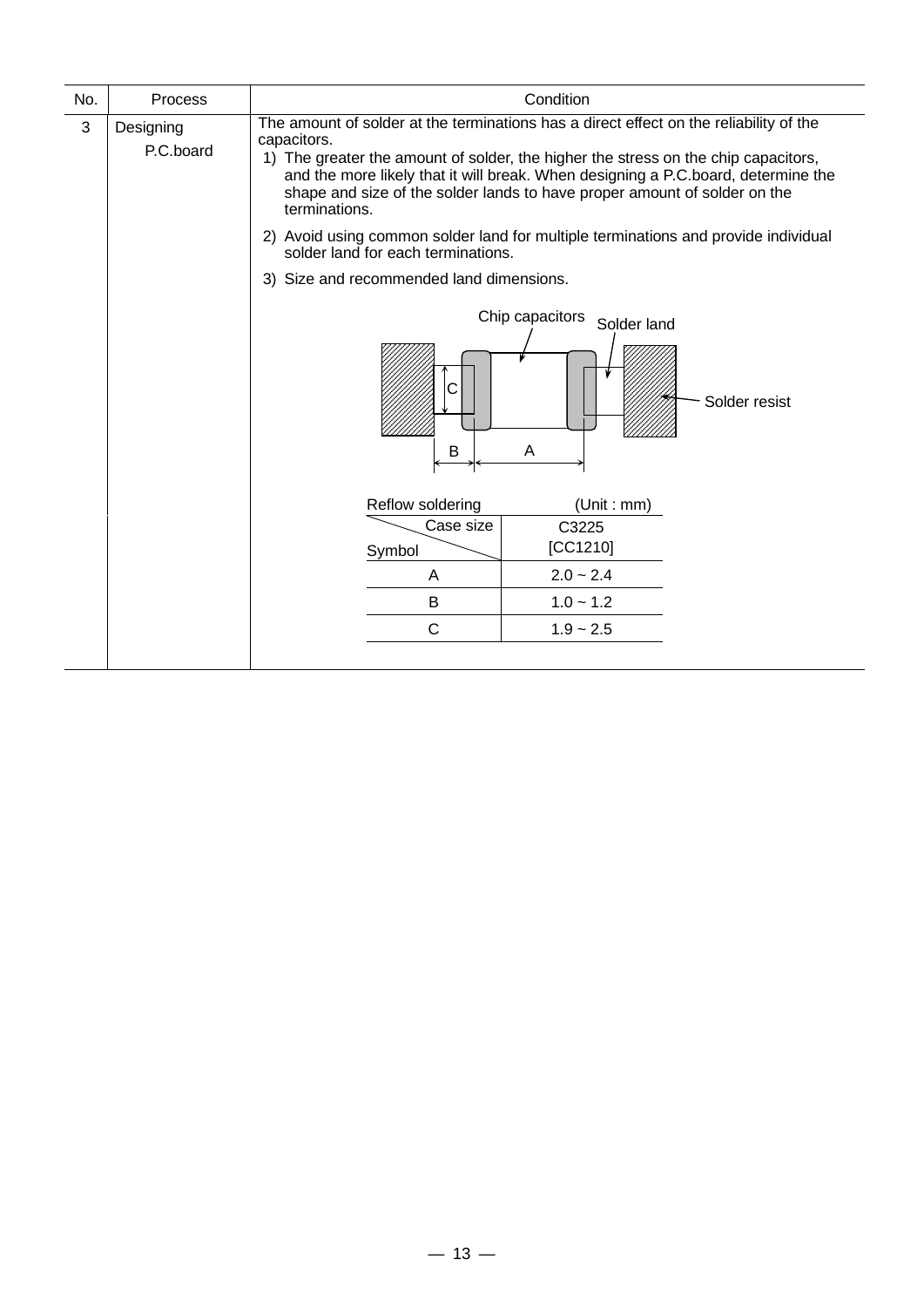| No. | Process                |                                    | Condition                                                             |                                                                       |  |
|-----|------------------------|------------------------------------|-----------------------------------------------------------------------|-----------------------------------------------------------------------|--|
| 3   | Designing<br>P.C.board |                                    | 4) Recommended chip capacitors layout is as following.                |                                                                       |  |
|     |                        |                                    | Disadvantage against<br>bending stress                                | Advantage against<br>bending stress                                   |  |
|     |                        | Mounting<br>face                   | Perforation or slit<br>ℿ℩℩℩ℿ℩                                         | Perforation or slit<br>TVUTV<br>VГ<br>Л                               |  |
|     |                        |                                    | Break P.C.board with<br>mounted side up.                              | Break P.C.board with<br>mounted side down.                            |  |
|     |                        |                                    | Mount perpendicularly to<br>perforation or slit                       | Mount in parallel with<br>perforation or slit                         |  |
|     |                        | Chip<br>arrangement<br>(Direction) | Perforation or slit<br>$\Box$                                         | Perforation or slit<br>β                                              |  |
|     |                        |                                    | Closer to slit is higher stress                                       | Away from slit is less stress                                         |  |
|     |                        | Distance from<br>slit              | $\mathbf{\mathfrak{Q}}_1$                                             | $\mathbf{Q}_{\,2}$                                                    |  |
|     |                        |                                    | ( $\varrho_{\scriptscriptstyle 1} < \varrho_{\scriptscriptstyle 2}$ ) | ( $\varrho_{\scriptscriptstyle 1} < \varrho_{\scriptscriptstyle 2}$ ) |  |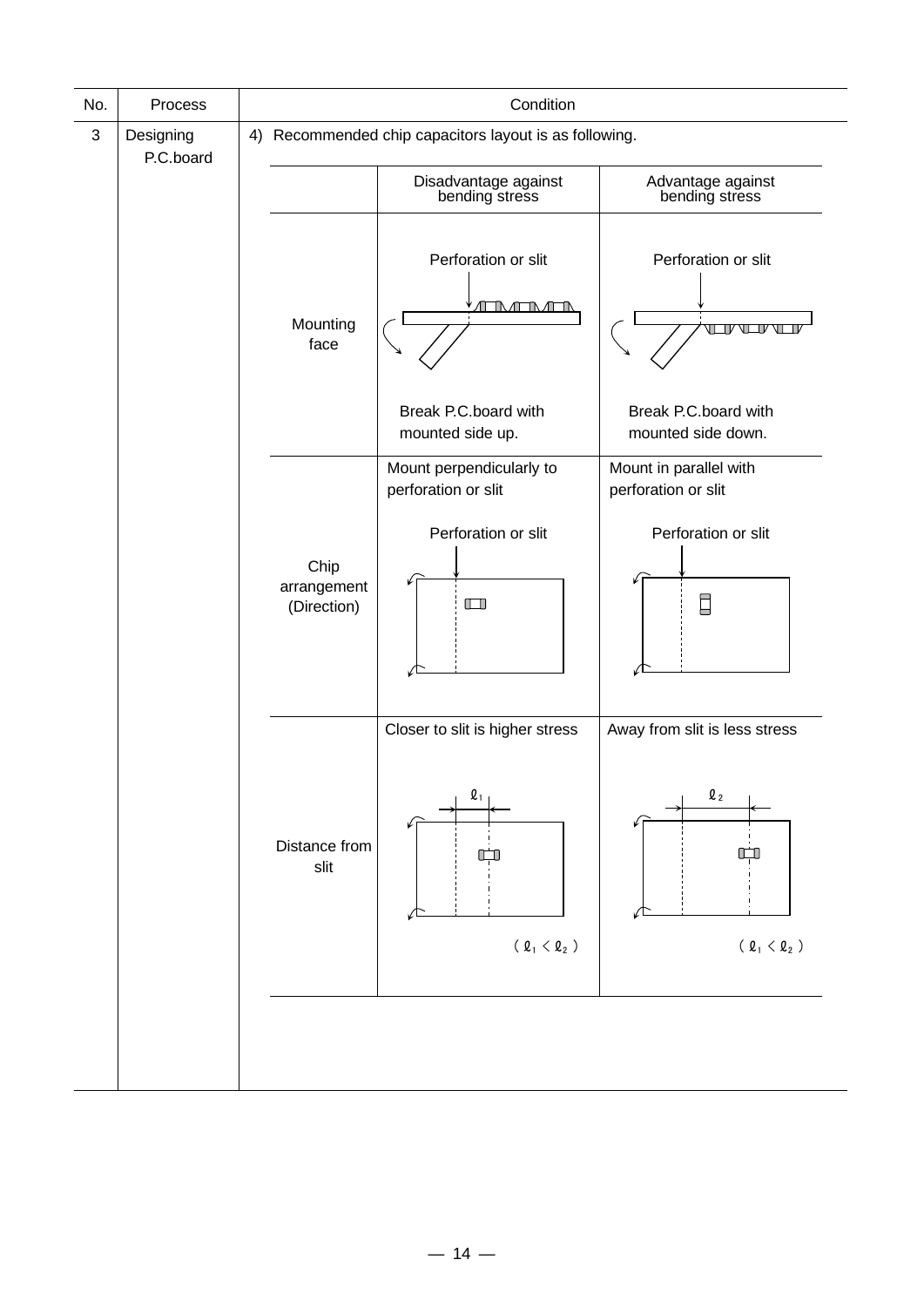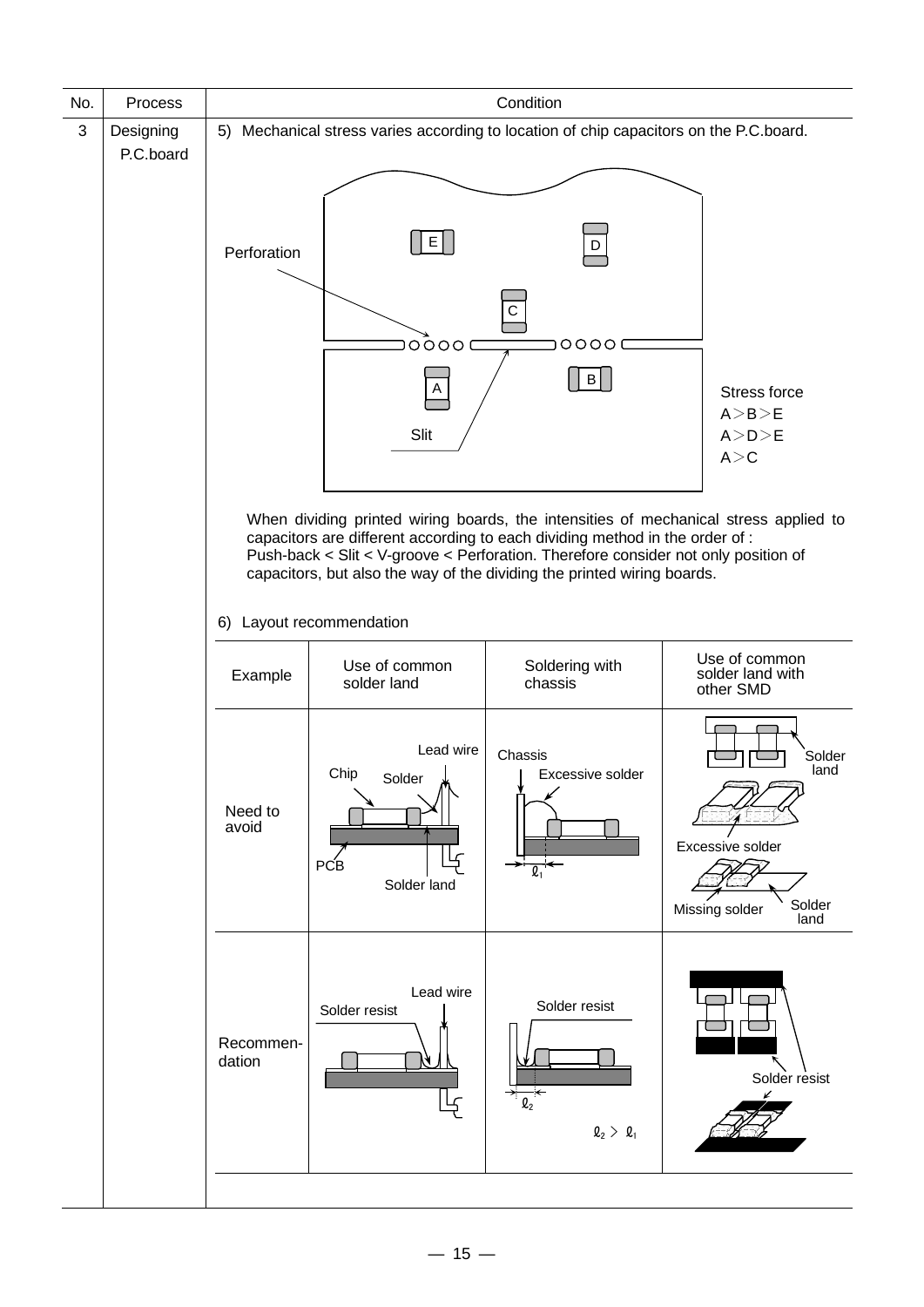| No. | Process  |                                                                                                                                                                                                | Condition                                                                                                                                                                                                                                 |                                                                              |  |  |  |
|-----|----------|------------------------------------------------------------------------------------------------------------------------------------------------------------------------------------------------|-------------------------------------------------------------------------------------------------------------------------------------------------------------------------------------------------------------------------------------------|------------------------------------------------------------------------------|--|--|--|
| 4   | Mounting | 4-1. Stress from mounting head<br>If the mounting head is adjusted too low, it may induce excessive stress in the chip<br>capacitors to result in cracking. Please take following precautions. |                                                                                                                                                                                                                                           |                                                                              |  |  |  |
|     |          | surface and not press it.                                                                                                                                                                      | 1) Adjust the bottom dead center of the mounting head to reach on the P.C.board                                                                                                                                                           |                                                                              |  |  |  |
|     |          | 2)                                                                                                                                                                                             | Adjust the mounting head pressure to be 1 to 3N of static weight.                                                                                                                                                                         |                                                                              |  |  |  |
|     |          | To minimize the impact energy from mounting head, it is important to provide<br>3)<br>support from the bottom side of the P.C.board.<br>See following examples.                                |                                                                                                                                                                                                                                           |                                                                              |  |  |  |
|     |          | Recommended<br>Not recommended                                                                                                                                                                 |                                                                                                                                                                                                                                           |                                                                              |  |  |  |
|     |          | Single-sided<br>mounting                                                                                                                                                                       | Crack                                                                                                                                                                                                                                     | A support pin<br>is not to be<br>Support pin<br>underneath<br>the capacitor. |  |  |  |
|     |          | Double-sides<br>mounting                                                                                                                                                                       | Solder<br>Crack<br>peeling                                                                                                                                                                                                                | Support pin                                                                  |  |  |  |
|     |          |                                                                                                                                                                                                | When the centering jaw is worn out, it may give mechanical impact on the<br>capacitors to cause crack. Please control the close up dimension of the centering<br>jaw and provide sufficient preventive maintenance and replacement of it. |                                                                              |  |  |  |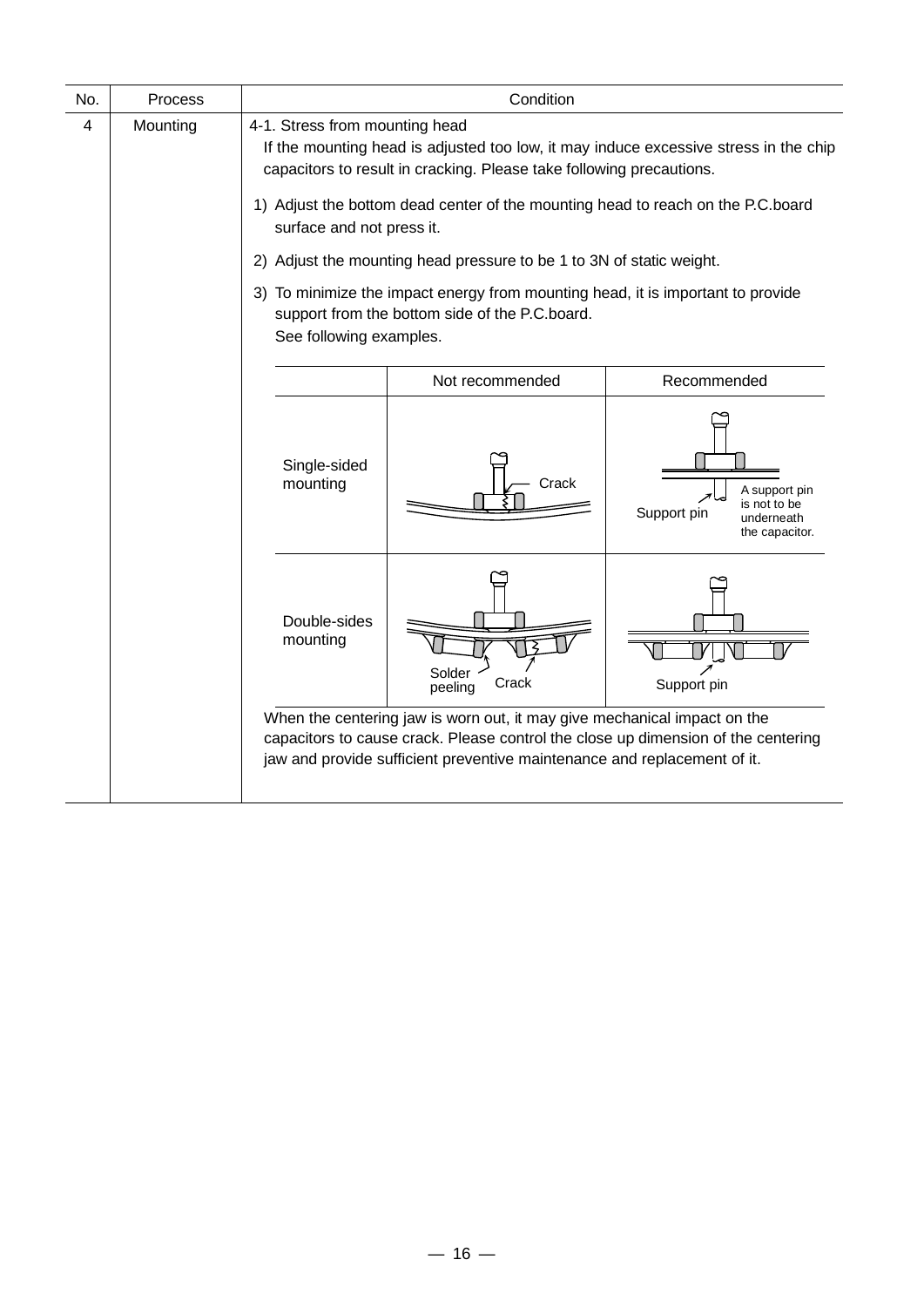| No. | Process   |                                                                                                                                                                 | Condition               |                                                                                      |  |  |  |
|-----|-----------|-----------------------------------------------------------------------------------------------------------------------------------------------------------------|-------------------------|--------------------------------------------------------------------------------------|--|--|--|
| 5   | Soldering | 5-1. Flux selection<br>Flux can seriously affect the performance of capacitors. Confirm the following to<br>select the appropriate flux.                        |                         |                                                                                      |  |  |  |
|     |           | 1) It is recommended to use a mildly activated rosin flux (less than 0.1wt% chlorine).<br>Strong flux is not recommended.                                       |                         |                                                                                      |  |  |  |
|     |           | 2) Excessive flux must be avoided. Please provide proper amount of flux.                                                                                        |                         |                                                                                      |  |  |  |
|     |           | 3) When water-soluble flux is used, enough washing is necessary.                                                                                                |                         |                                                                                      |  |  |  |
|     |           | 5-2. Recommended soldering profile: Reflow method<br>Refer to the following temperature profile at Reflow soldering.                                            |                         |                                                                                      |  |  |  |
|     |           |                                                                                                                                                                 | Reflow soldering        |                                                                                      |  |  |  |
|     |           |                                                                                                                                                                 | Soldering<br>Preheating | Natural cooling                                                                      |  |  |  |
|     |           | Peak<br>Temp                                                                                                                                                    |                         |                                                                                      |  |  |  |
|     |           | Temp. (°C)<br>$\Delta T$<br>$\mathbf 0$<br>Over 60 sec.                                                                                                         | Peak Temp time          |                                                                                      |  |  |  |
|     |           | 5-3. Recommended soldering peak temp and peak temp duration for Reflow soldering<br>Pb free solder is recommended, but if Sn-37Pb must be used, refer to below. |                         |                                                                                      |  |  |  |
|     |           | Temp./Duration                                                                                                                                                  | Reflow soldering        |                                                                                      |  |  |  |
|     |           | Solder                                                                                                                                                          | Peak temp(°C)           | Duration(sec.)                                                                       |  |  |  |
|     |           | <b>Lead Free Solder</b>                                                                                                                                         | 260 max.                | 10 max.                                                                              |  |  |  |
|     |           | Sn-Pb Solder                                                                                                                                                    | 230 max.                | 20 max.                                                                              |  |  |  |
|     |           | Recommended solder compositions<br>Lead Free Solder: Sn-3.0Ag-0.5Cu                                                                                             |                         |                                                                                      |  |  |  |
|     |           | 5-4. Avoiding thermal shock                                                                                                                                     |                         |                                                                                      |  |  |  |
|     |           | Preheating condition<br>1)                                                                                                                                      |                         |                                                                                      |  |  |  |
|     |           | Soldering                                                                                                                                                       | Temp. $(^{\circ}C)$     |                                                                                      |  |  |  |
|     |           | Reflow soldering                                                                                                                                                | $\Delta T \leq 130$     |                                                                                      |  |  |  |
|     |           | Cooling condition<br>2)<br>cleaning, the temperature difference $(\Delta T)$ must be less than 100 $^{\circ}$ C.                                                |                         | Natural cooling using air is recommended. If the chips are dipped into a solvent for |  |  |  |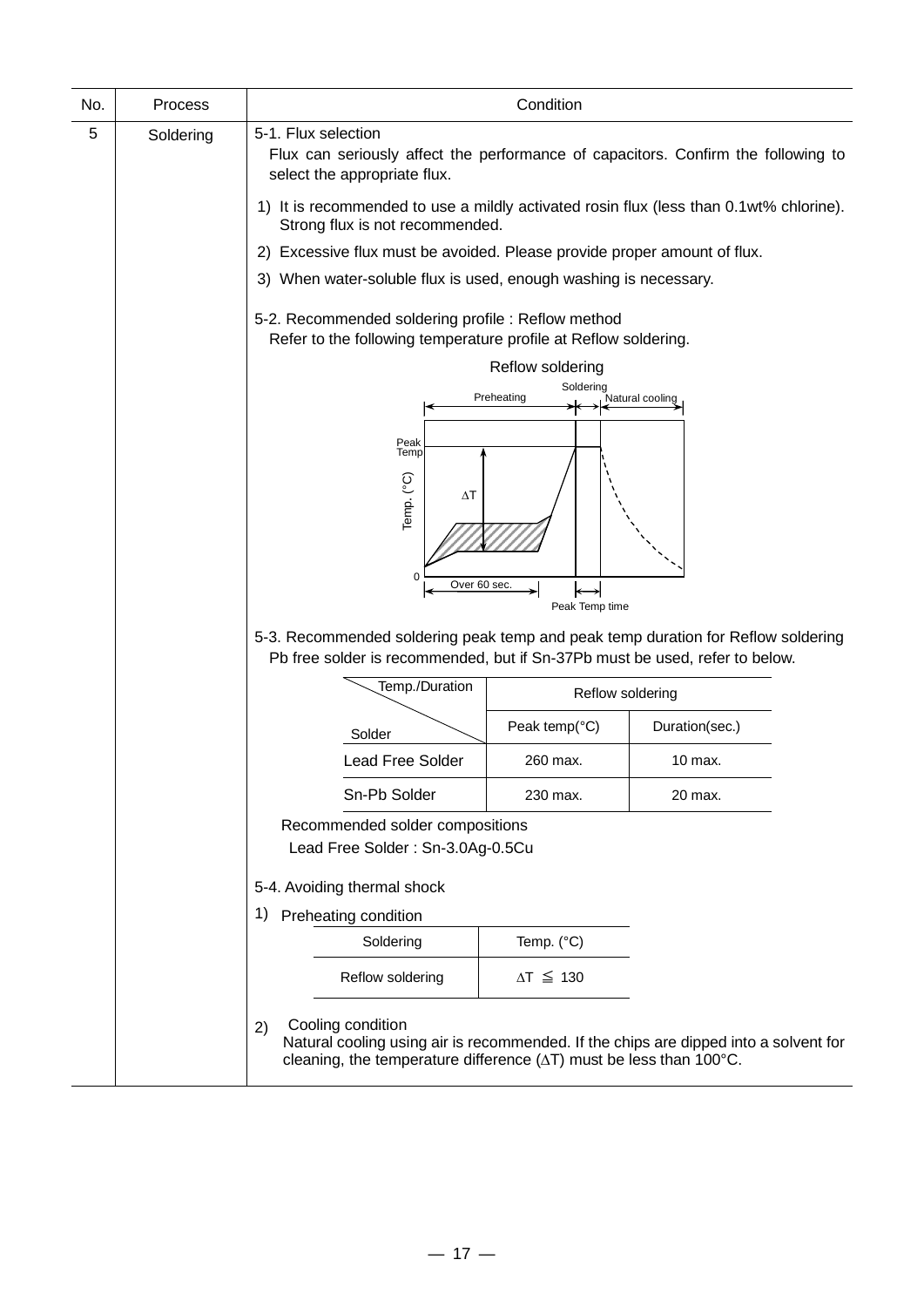| No. | Process   | Condition                                                                                                                                                                                                                                                                                                                        |  |  |  |  |  |  |
|-----|-----------|----------------------------------------------------------------------------------------------------------------------------------------------------------------------------------------------------------------------------------------------------------------------------------------------------------------------------------|--|--|--|--|--|--|
| 5   | Soldering | 5-5. Amount of solder<br>Excessive solder will induce higher tensile force in chip capacitors when<br>temperature changes and it may result in chip cracking. In sufficient solder may<br>detach the capacitors from the P.C.board.                                                                                              |  |  |  |  |  |  |
|     |           | Higher tensile force in<br>Excessive<br>chip capacitors to cause<br>solder<br>crack                                                                                                                                                                                                                                              |  |  |  |  |  |  |
|     |           | Maximum amount<br>Minimum amount<br>Adequate                                                                                                                                                                                                                                                                                     |  |  |  |  |  |  |
|     |           | Low robustness may<br>Insufficient<br>cause contact failure or<br>chip capacitors come off<br>solder<br>the P.C.board.                                                                                                                                                                                                           |  |  |  |  |  |  |
|     |           | 5-6. Sn-Zn solder<br>Sn-Zn solder affects product reliability.<br>Please contact TDK in advance when utilize Sn-Zn solder.<br>5-7. Countermeasure for tombstone<br>The misalignment between the mounted positions of the capacitors and the land<br>patterns should be minimized.  The tombstone phenomenon may occur especially |  |  |  |  |  |  |
|     |           | the capacitors are mounted (in longitudinal direction) in the same direction of the<br>reflow soldering.<br>(Refer to JEITA RCR-2335C Annex A (Informative), Recommendations to prevent<br>the tombstone phenomenon.)                                                                                                            |  |  |  |  |  |  |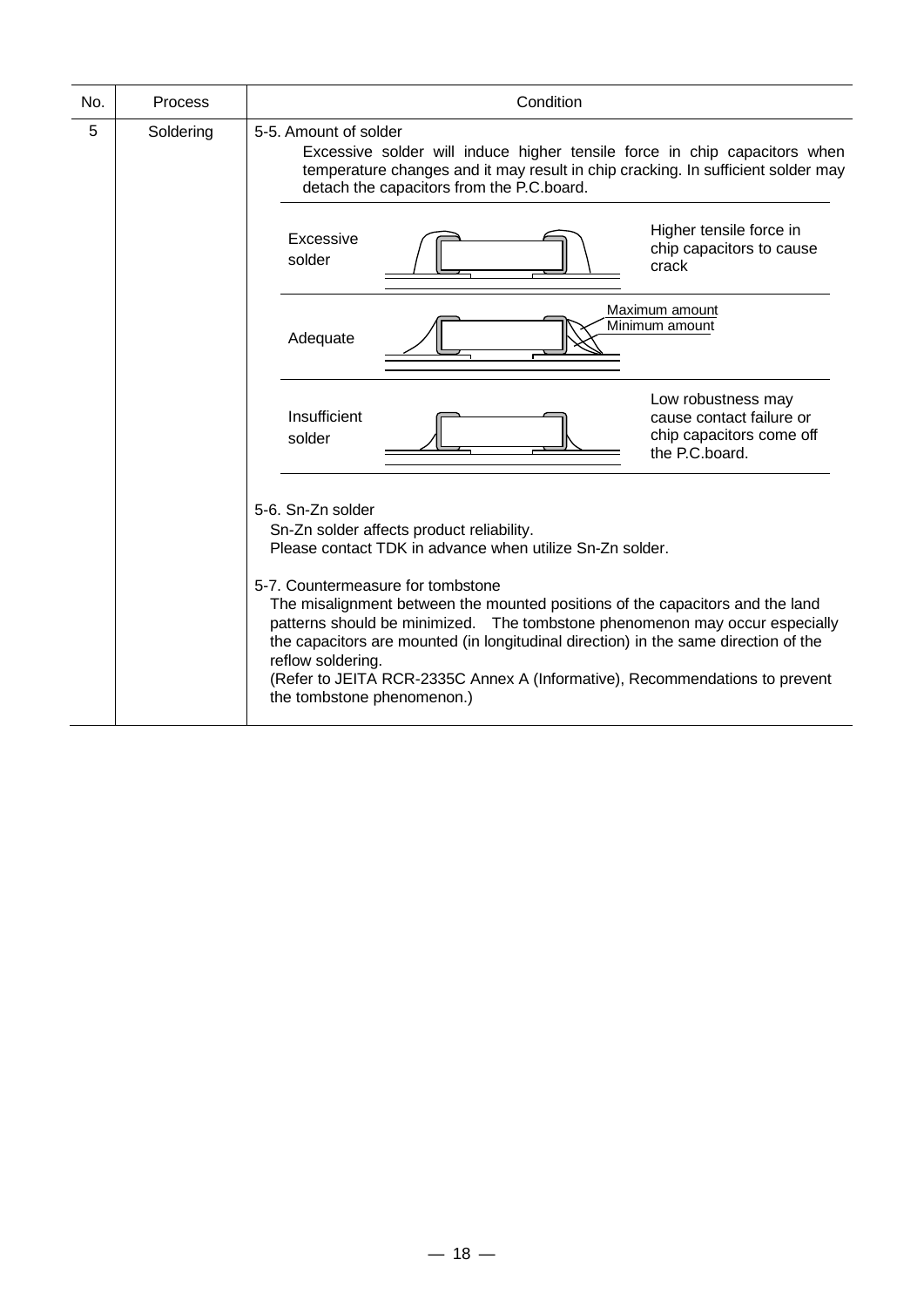| No. | Process                                                                                                                                                                                                                                                                                                                                                                                                                                                                                                                                                                                                                                                                                                                                                                                                                                                                                                                |                                                                                                                                                                                                                                                                                                                                                                                                                                                                                                                                              | Condition                                                                                                                                                                                                                                                                                                                                                                                                 |  |  |  |  |
|-----|------------------------------------------------------------------------------------------------------------------------------------------------------------------------------------------------------------------------------------------------------------------------------------------------------------------------------------------------------------------------------------------------------------------------------------------------------------------------------------------------------------------------------------------------------------------------------------------------------------------------------------------------------------------------------------------------------------------------------------------------------------------------------------------------------------------------------------------------------------------------------------------------------------------------|----------------------------------------------------------------------------------------------------------------------------------------------------------------------------------------------------------------------------------------------------------------------------------------------------------------------------------------------------------------------------------------------------------------------------------------------------------------------------------------------------------------------------------------------|-----------------------------------------------------------------------------------------------------------------------------------------------------------------------------------------------------------------------------------------------------------------------------------------------------------------------------------------------------------------------------------------------------------|--|--|--|--|
| 6   | Solder repairing                                                                                                                                                                                                                                                                                                                                                                                                                                                                                                                                                                                                                                                                                                                                                                                                                                                                                                       | Solder repairing is unavoidable, refer to below.<br>6-1. Soldering rework using spot heater<br>Heat stress during rework may possibly be reduced by using a spot heater<br>(also called a "blower") rather than a soldering iron.<br>It is applied only to adding solder in the case of insufficient solder amount.                                                                                                                                                                                                                          |                                                                                                                                                                                                                                                                                                                                                                                                           |  |  |  |  |
|     |                                                                                                                                                                                                                                                                                                                                                                                                                                                                                                                                                                                                                                                                                                                                                                                                                                                                                                                        | Reworking using a spot heater may suppress the occurrence of cracks in the<br>capacitor compared to using a soldering iron. A spot heater can heat up a<br>capacitor uniformly with a small heat gradient which leads to lower thermal<br>stress caused by quick heating and cooling or localized heating.<br>Moreover, where ultra-small capacitors are mounted close together on a printed<br>circuit board, reworking with a spot heater can eliminate the risk of direct contact<br>between the tip of a soldering iron and a capacitor. |                                                                                                                                                                                                                                                                                                                                                                                                           |  |  |  |  |
|     | If the blower nozzle of a spot heater is too close to a capacitor, a crack in the<br>capacitor may occur due to heat stress. Below are recommendations for avoiding<br>Keep more than 5mm between a capacitor and a spot heater nozzle.<br>The blower temperature of the spot heater shall be lower than 400°C.<br>The airflow shall be set as weak as possible.<br>The diameter of the nozzle is recommended to be 2mm(one-outlet type). The size<br>is standard and common.<br>Duration of blowing hot air is recommended to be 30s or less for considering<br>surface area of the capacitor and melting temperature of solder.<br>The angle between the nozzle and the capacitor is recommended to be<br>45 degrees in order to work easily and to avoid partial area heating.<br>As is the case when using a soldering iron, preheating reduces thermal stress on<br>capacitors and improves operating efficiency. |                                                                                                                                                                                                                                                                                                                                                                                                                                                                                                                                              |                                                                                                                                                                                                                                                                                                                                                                                                           |  |  |  |  |
|     |                                                                                                                                                                                                                                                                                                                                                                                                                                                                                                                                                                                                                                                                                                                                                                                                                                                                                                                        |                                                                                                                                                                                                                                                                                                                                                                                                                                                                                                                                              | · Recommended rework condition (Consult the component manufactures for details.)                                                                                                                                                                                                                                                                                                                          |  |  |  |  |
|     |                                                                                                                                                                                                                                                                                                                                                                                                                                                                                                                                                                                                                                                                                                                                                                                                                                                                                                                        | Distance from nozzle                                                                                                                                                                                                                                                                                                                                                                                                                                                                                                                         | 5mm and over                                                                                                                                                                                                                                                                                                                                                                                              |  |  |  |  |
|     |                                                                                                                                                                                                                                                                                                                                                                                                                                                                                                                                                                                                                                                                                                                                                                                                                                                                                                                        | Nozzle angle                                                                                                                                                                                                                                                                                                                                                                                                                                                                                                                                 | 45degrees                                                                                                                                                                                                                                                                                                                                                                                                 |  |  |  |  |
|     |                                                                                                                                                                                                                                                                                                                                                                                                                                                                                                                                                                                                                                                                                                                                                                                                                                                                                                                        | Nozzle temp.                                                                                                                                                                                                                                                                                                                                                                                                                                                                                                                                 | 400°C and less                                                                                                                                                                                                                                                                                                                                                                                            |  |  |  |  |
|     |                                                                                                                                                                                                                                                                                                                                                                                                                                                                                                                                                                                                                                                                                                                                                                                                                                                                                                                        | Airflow                                                                                                                                                                                                                                                                                                                                                                                                                                                                                                                                      | Set as weak as possible<br>(The airflow shall be the minimum value necessary for<br>solder to melt in the conditions mentioned above.)                                                                                                                                                                                                                                                                    |  |  |  |  |
|     |                                                                                                                                                                                                                                                                                                                                                                                                                                                                                                                                                                                                                                                                                                                                                                                                                                                                                                                        | Nozzle diameter                                                                                                                                                                                                                                                                                                                                                                                                                                                                                                                              | ø2mm (one-outlet type)                                                                                                                                                                                                                                                                                                                                                                                    |  |  |  |  |
|     |                                                                                                                                                                                                                                                                                                                                                                                                                                                                                                                                                                                                                                                                                                                                                                                                                                                                                                                        | <b>Blowing duration</b>                                                                                                                                                                                                                                                                                                                                                                                                                                                                                                                      | 30s and less                                                                                                                                                                                                                                                                                                                                                                                              |  |  |  |  |
|     |                                                                                                                                                                                                                                                                                                                                                                                                                                                                                                                                                                                                                                                                                                                                                                                                                                                                                                                        | · Example of recommended spot heater use                                                                                                                                                                                                                                                                                                                                                                                                                                                                                                     |                                                                                                                                                                                                                                                                                                                                                                                                           |  |  |  |  |
|     |                                                                                                                                                                                                                                                                                                                                                                                                                                                                                                                                                                                                                                                                                                                                                                                                                                                                                                                        |                                                                                                                                                                                                                                                                                                                                                                                                                                                                                                                                              | One-outlet type nozzle<br>Angle: 45degrees                                                                                                                                                                                                                                                                                                                                                                |  |  |  |  |
|     |                                                                                                                                                                                                                                                                                                                                                                                                                                                                                                                                                                                                                                                                                                                                                                                                                                                                                                                        | 3)<br>of the printed wiring board.                                                                                                                                                                                                                                                                                                                                                                                                                                                                                                           | Amount of solder should be suitable to from a proper fillet shape.<br>Excess solder causes mechanical and thermal stress on a capacitor and results<br>in cracks. Insufficient solder causes weak adherence of the capacitor to the<br>substrate and may result in detachment of a capacitor and deteriorate reliability<br>See the example of appropriate solder fillet shape for 5-5. Amount of solder. |  |  |  |  |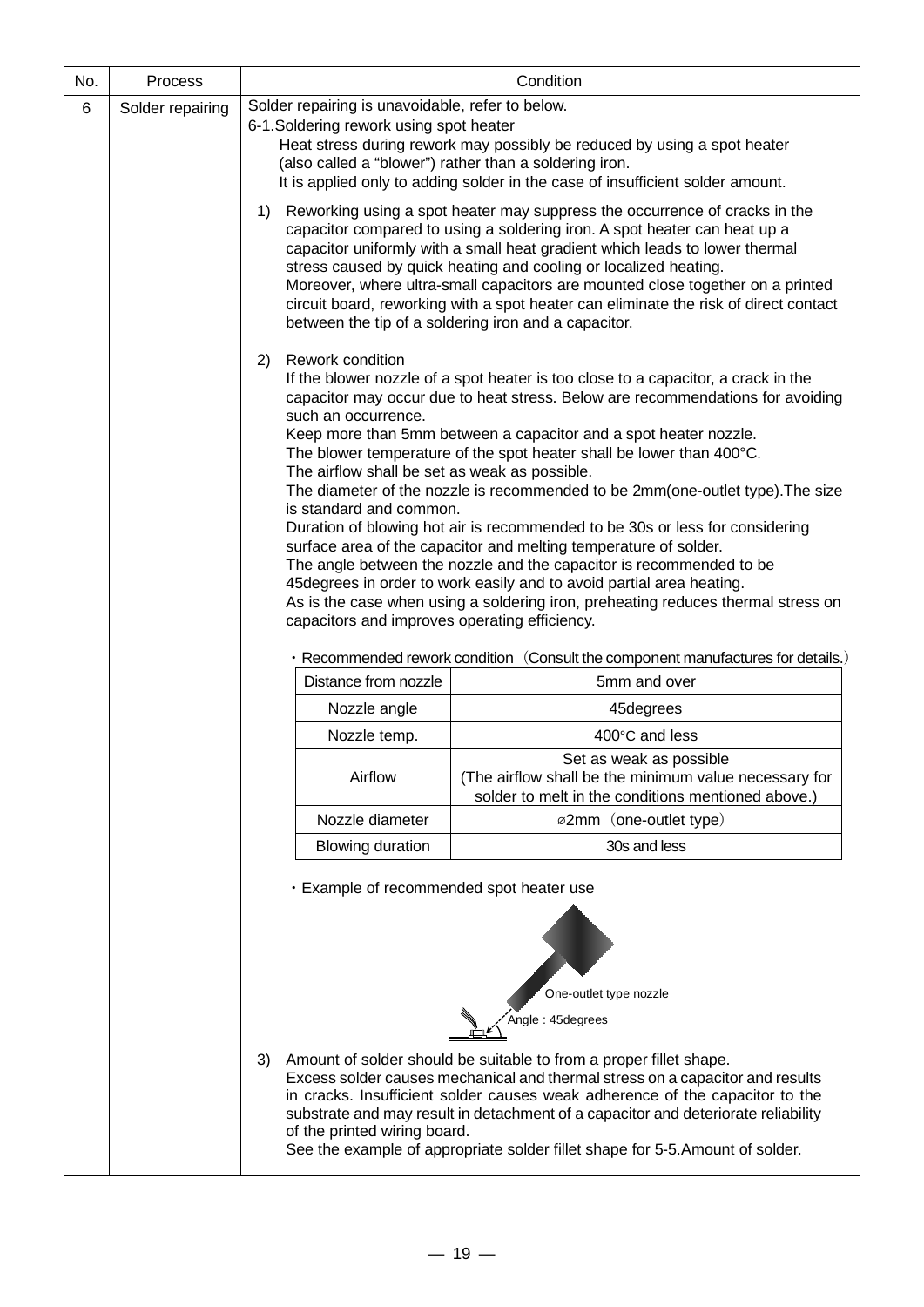| Process          | Condition                                                                                                                                                                                                                                                                                                                                                                                                      |                                                                                                                                                                                |                                                       |         |                                                                        |  |  |
|------------------|----------------------------------------------------------------------------------------------------------------------------------------------------------------------------------------------------------------------------------------------------------------------------------------------------------------------------------------------------------------------------------------------------------------|--------------------------------------------------------------------------------------------------------------------------------------------------------------------------------|-------------------------------------------------------|---------|------------------------------------------------------------------------|--|--|
| Solder repairing | 6-2. Solder repair by solder iron                                                                                                                                                                                                                                                                                                                                                                              |                                                                                                                                                                                |                                                       |         |                                                                        |  |  |
|                  | 1) Selection of the soldering iron tip<br>Tip temperature of solder iron varies by its type, P.C.board material and<br>solder land size. The higher the tip temperature, the quicker the operation.<br>However, heat shock may cause a crack in the chip capacitors.<br>Please make sure the tip temp. before soldering and keep the peak temp and<br>time in accordance with following recommended condition. |                                                                                                                                                                                |                                                       |         |                                                                        |  |  |
|                  |                                                                                                                                                                                                                                                                                                                                                                                                                |                                                                                                                                                                                |                                                       |         |                                                                        |  |  |
|                  |                                                                                                                                                                                                                                                                                                                                                                                                                |                                                                                                                                                                                |                                                       |         |                                                                        |  |  |
|                  |                                                                                                                                                                                                                                                                                                                                                                                                                | Peak<br>Temp<br>Temp. (°C)<br>$\Delta T$<br>Preheating<br>$\mathbf 0$<br>3sec. (As short as possible)<br>Recommended solder iron condition (Sn-Pb Solder and Lead Free Solder) |                                                       |         |                                                                        |  |  |
|                  | Temp. (°C)                                                                                                                                                                                                                                                                                                                                                                                                     | Duration (sec.)<br>Wattage (W)<br>Shape (mm)                                                                                                                                   |                                                       |         |                                                                        |  |  |
|                  | 280 max.                                                                                                                                                                                                                                                                                                                                                                                                       |                                                                                                                                                                                |                                                       | 20 max. | ⊘3.0 max.                                                              |  |  |
|                  | shock.                                                                                                                                                                                                                                                                                                                                                                                                         | * Please preheat the chip capacitors with the condition in 6-3 to avoid the thermal                                                                                            |                                                       |         |                                                                        |  |  |
|                  | Direct contact of the soldering iron with ceramic dielectric of chip capacitors<br>2)<br>may cause crack. Do not touch the ceramic dielectric and the terminations by<br>solder iron.                                                                                                                                                                                                                          |                                                                                                                                                                                |                                                       |         |                                                                        |  |  |
|                  | 6-3. Avoiding thermal shock                                                                                                                                                                                                                                                                                                                                                                                    |                                                                                                                                                                                |                                                       |         |                                                                        |  |  |
|                  |                                                                                                                                                                                                                                                                                                                                                                                                                |                                                                                                                                                                                |                                                       |         |                                                                        |  |  |
|                  |                                                                                                                                                                                                                                                                                                                                                                                                                |                                                                                                                                                                                |                                                       |         |                                                                        |  |  |
|                  |                                                                                                                                                                                                                                                                                                                                                                                                                |                                                                                                                                                                                |                                                       |         |                                                                        |  |  |
|                  |                                                                                                                                                                                                                                                                                                                                                                                                                |                                                                                                                                                                                | Preheating condition<br>Soldering<br>Manual soldering | 3 max.  | Manual soldering<br>(Solder iron)<br>Temp. (°C)<br>$\Delta T \leq 130$ |  |  |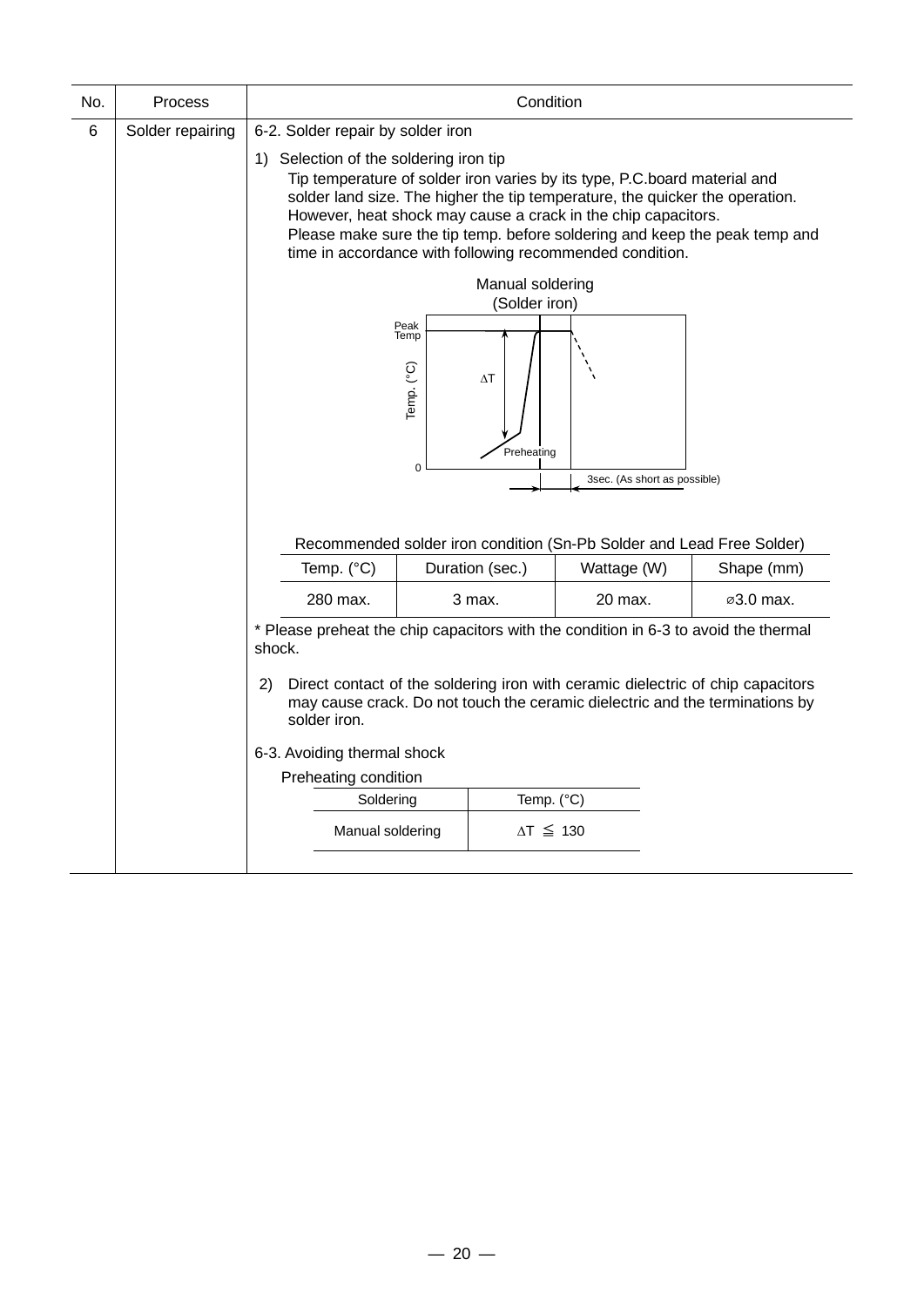| No.            | Process                     | Condition                                                                                                                                                                                                                                |
|----------------|-----------------------------|------------------------------------------------------------------------------------------------------------------------------------------------------------------------------------------------------------------------------------------|
| $\overline{7}$ | Cleaning                    | 1) If an unsuitable cleaning fluid is used, flux residue or some foreign articles may                                                                                                                                                    |
|                |                             | stick to chip capacitors surface to deteriorate especially the insulation resistance.                                                                                                                                                    |
|                |                             | 2) If cleaning condition is not suitable, it may damage the chip capacitors.                                                                                                                                                             |
|                |                             | 2)-1. Insufficient washing                                                                                                                                                                                                               |
|                |                             | (1) Terminal electrodes may corrode by Halogen in the flux.                                                                                                                                                                              |
|                |                             | Halogen in the flux may adhere on the surface of capacitors, and lower the<br>(2)<br>insulation resistance.                                                                                                                              |
|                |                             | (3) Water soluble flux has higher tendency to have above mentioned problems<br>$(1)$ and $(2)$ .                                                                                                                                         |
|                |                             | 2)-2. Excessive washing                                                                                                                                                                                                                  |
|                |                             | When ultrasonic cleaning is used, excessively high ultrasonic energy output<br>can affect the connection between the ceramic chip capacitor's body and the<br>terminal electrode. To avoid this, following is the recommended condition. |
|                |                             | Power: 20 W/2 max.                                                                                                                                                                                                                       |
|                |                             | Frequency: 40 kHz max.<br>Washing time : 5 minutes max.                                                                                                                                                                                  |
|                |                             | 2)-3. If the cleaning fluid is contaminated, density of Halogen increases, and it may<br>bring the same result as insufficient cleaning.                                                                                                 |
| 8              | Coating and                 | 1) When the P.C.board is coated, please verify the quality influence on the product.                                                                                                                                                     |
|                | molding of the<br>P.C.board | 2) Please verify carefully that there is no harmful decomposing or reaction gas<br>emission during curing which may damage the chip capacitors.                                                                                          |
|                |                             | 3) Please verify the curing temperature.                                                                                                                                                                                                 |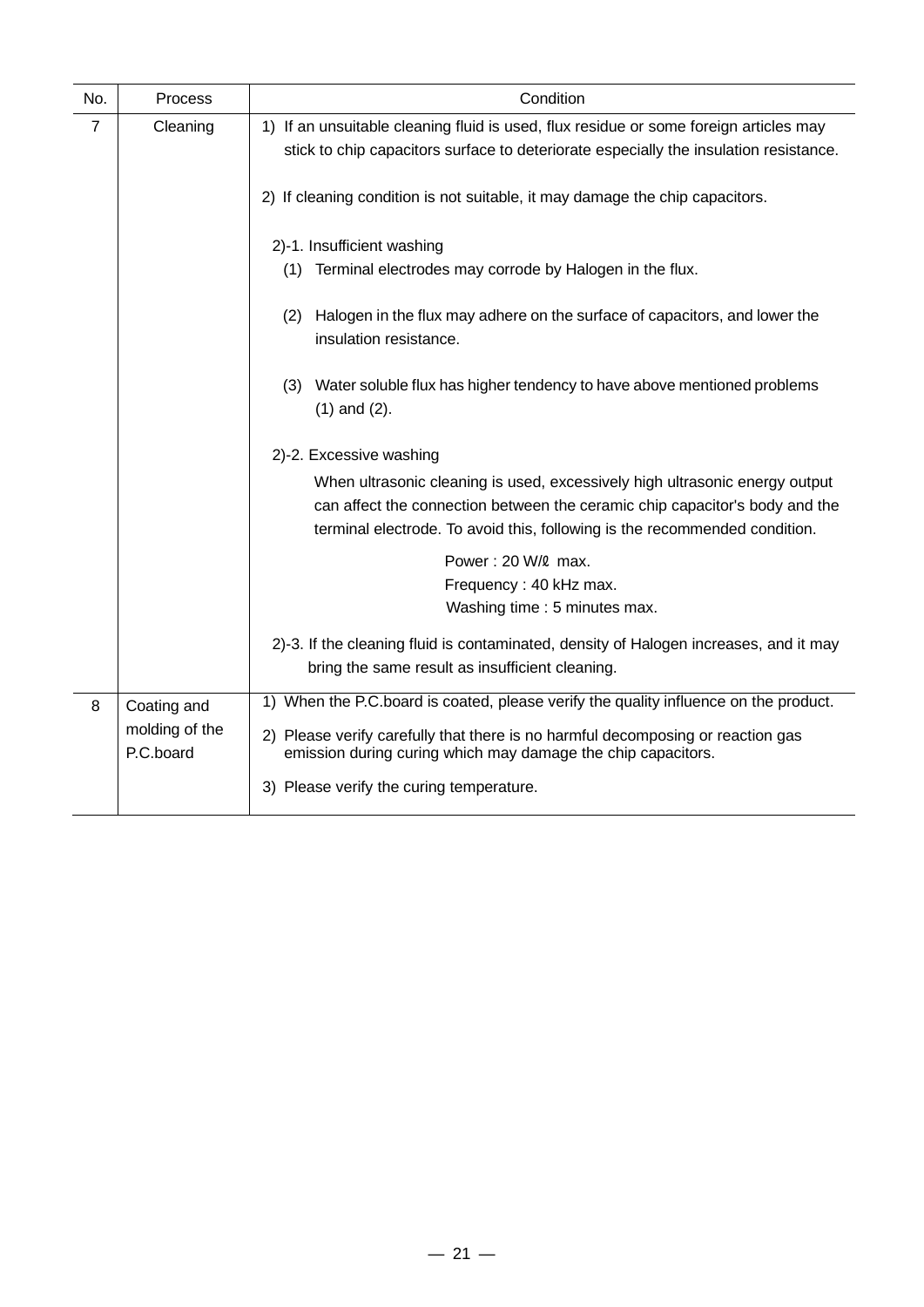| No. | Process                        | Condition                                                                |                                                                                                                                      |                                                                                                                                                                                                                                                                                                                                                                                                                                                                                                                                                                                                 |  |  |
|-----|--------------------------------|--------------------------------------------------------------------------|--------------------------------------------------------------------------------------------------------------------------------------|-------------------------------------------------------------------------------------------------------------------------------------------------------------------------------------------------------------------------------------------------------------------------------------------------------------------------------------------------------------------------------------------------------------------------------------------------------------------------------------------------------------------------------------------------------------------------------------------------|--|--|
| 9   | Handling after<br>chip mounted |                                                                          | 1) Please pay attention not to bend or distort the P.C.board after soldering in<br>handling otherwise the chip capacitors may crack. |                                                                                                                                                                                                                                                                                                                                                                                                                                                                                                                                                                                                 |  |  |
|     | $\bigwedge$ Caution            | Bend                                                                     | $\frac{\partial}{\partial t}$                                                                                                        | <b>Twist</b>                                                                                                                                                                                                                                                                                                                                                                                                                                                                                                                                                                                    |  |  |
|     |                                | (1) Example of a board cropping jig<br>the capacitor is compressive.     | prevent inducing mechanical stress on the board.<br>applied to the capacitor, which may cause cracks.                                | 2) Printed circuit board cropping should not be carried out by hand, but by using the<br>proper tooling. Printed circuit board cropping should be carried out using a board<br>cropping jig as shown in the following figure or a board cropping apparatus to<br>Recommended example: The board should be pushed from the back side,<br>close to the cropping jig so that the board is not bent and the stress applied to<br>Unrecommended example: If the pushing point is far from the cropping jig and<br>the pushing direction is from the front side of the board, large tensile stress is |  |  |
|     |                                | Outline of jig                                                           | Recommended                                                                                                                          | Unrecommended                                                                                                                                                                                                                                                                                                                                                                                                                                                                                                                                                                                   |  |  |
|     |                                | Printed<br>V-groove<br>circuit<br>board<br>Board<br>cropping jig<br>Slot | Direction of<br>load<br>Printed<br>circuit<br>Components<br>board<br>Load point<br>V-groove<br>Slot                                  | Direction<br>of load<br>Load point<br>Printed<br>Components<br>circuit<br>board<br>V-groove<br>Slot                                                                                                                                                                                                                                                                                                                                                                                                                                                                                             |  |  |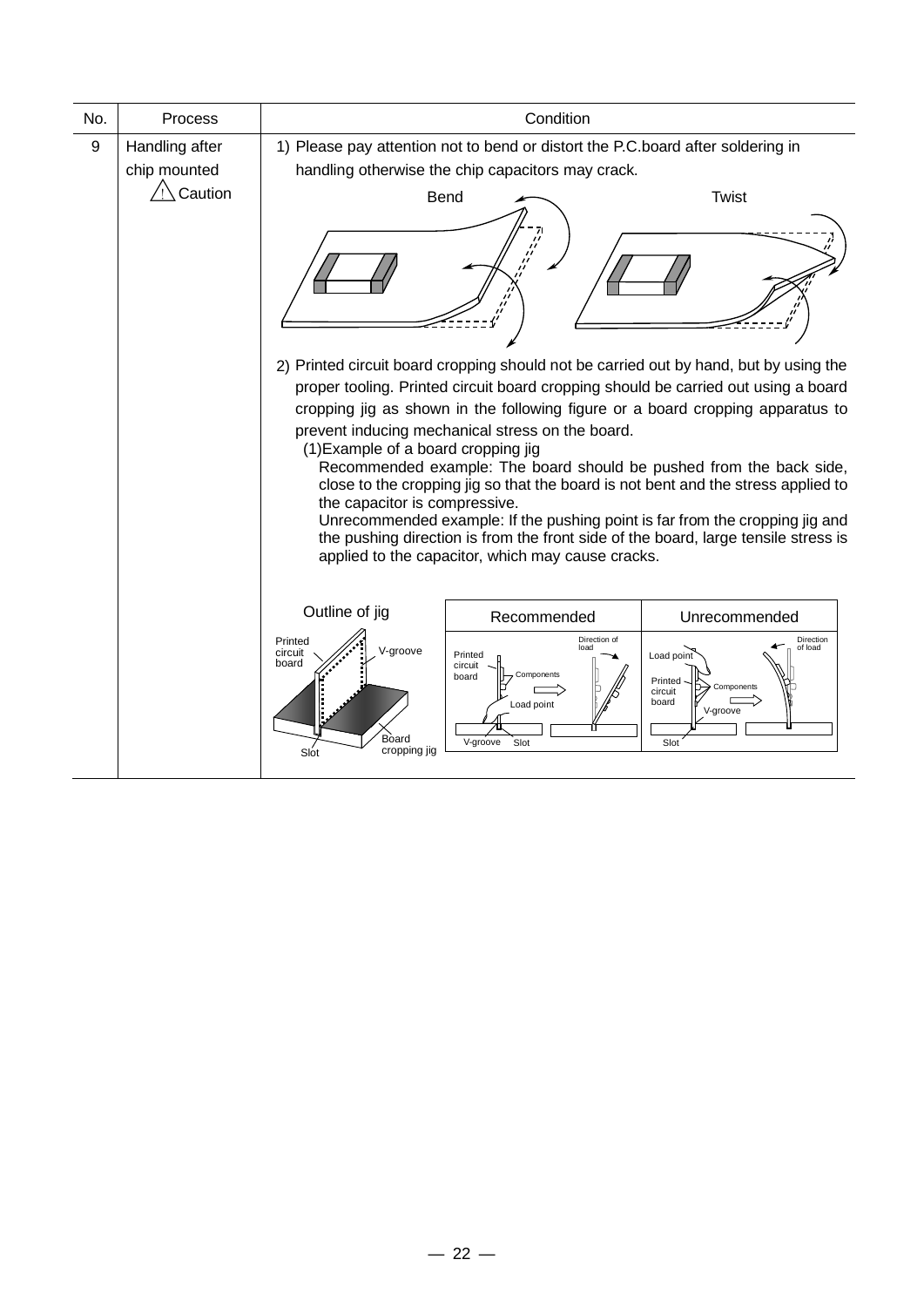| No. | Process                                   | Condition                                                                                                                                                                                                                                                                                                                                                                                                                               |                                                                                                                                                                                                                                                                                                                            |                                       |                                        |                                                                                   |                           |  |
|-----|-------------------------------------------|-----------------------------------------------------------------------------------------------------------------------------------------------------------------------------------------------------------------------------------------------------------------------------------------------------------------------------------------------------------------------------------------------------------------------------------------|----------------------------------------------------------------------------------------------------------------------------------------------------------------------------------------------------------------------------------------------------------------------------------------------------------------------------|---------------------------------------|----------------------------------------|-----------------------------------------------------------------------------------|---------------------------|--|
| 9   | Handling after<br>chip mounted<br>Caution | (2) Example of a board cropping machine<br>An outline of a printed circuit board cropping machine is shown below. The<br>top and bottom blades are aligned with one another along the lines with the<br>V-grooves on printed circuit board when cropping the board.<br>Unrecommended example: Misalignment of blade position between top and<br>bottom, right and left, or front and rear blades may cause a crack in the<br>capacitor. |                                                                                                                                                                                                                                                                                                                            |                                       |                                        |                                                                                   |                           |  |
|     |                                           |                                                                                                                                                                                                                                                                                                                                                                                                                                         | Outline of machine                                                                                                                                                                                                                                                                                                         | Top<br>blade<br>Printed circuit board | Printed circuit board<br>D<br>V-groove | Principle of operation<br>Top blade<br>Þ<br>Bottom blade<br>Cross-section diagram |                           |  |
|     |                                           |                                                                                                                                                                                                                                                                                                                                                                                                                                         |                                                                                                                                                                                                                                                                                                                            |                                       | Printed circuit board<br>V-groove      |                                                                                   | Top blade<br>Bottom blade |  |
|     |                                           |                                                                                                                                                                                                                                                                                                                                                                                                                                         |                                                                                                                                                                                                                                                                                                                            |                                       | Unrecommended                          |                                                                                   |                           |  |
|     |                                           |                                                                                                                                                                                                                                                                                                                                                                                                                                         | Recommended                                                                                                                                                                                                                                                                                                                | Top-bottom<br>misalignment            | Left-right<br>misalignment             | Front-rear<br>misalignment                                                        |                           |  |
|     |                                           |                                                                                                                                                                                                                                                                                                                                                                                                                                         | Top blade<br>Board<br>Bottom blade                                                                                                                                                                                                                                                                                         | Top blade<br>Bottom blade             | Top blade<br>Bottom blade              | Top blade<br>$\circ$<br>Bottom blade                                              |                           |  |
|     |                                           |                                                                                                                                                                                                                                                                                                                                                                                                                                         | 3) When functional check of the P.C.board is performed, check pin pressure tends<br>to be adjusted higher for fear of loose contact. But if the pressure is excessive<br>and bend the P.C.board, it may crack the chip capacitors or peel the<br>terminations off. Please adjust the check pins not to bend the P.C.board. |                                       |                                        |                                                                                   |                           |  |
|     |                                           | Item                                                                                                                                                                                                                                                                                                                                                                                                                                    | Not recommended                                                                                                                                                                                                                                                                                                            |                                       |                                        | Recommended                                                                       |                           |  |
|     |                                           | <b>Board</b><br>bending                                                                                                                                                                                                                                                                                                                                                                                                                 |                                                                                                                                                                                                                                                                                                                            | Termination<br>peeling<br>Check pin   |                                        | Support pin<br>← Check pin                                                        |                           |  |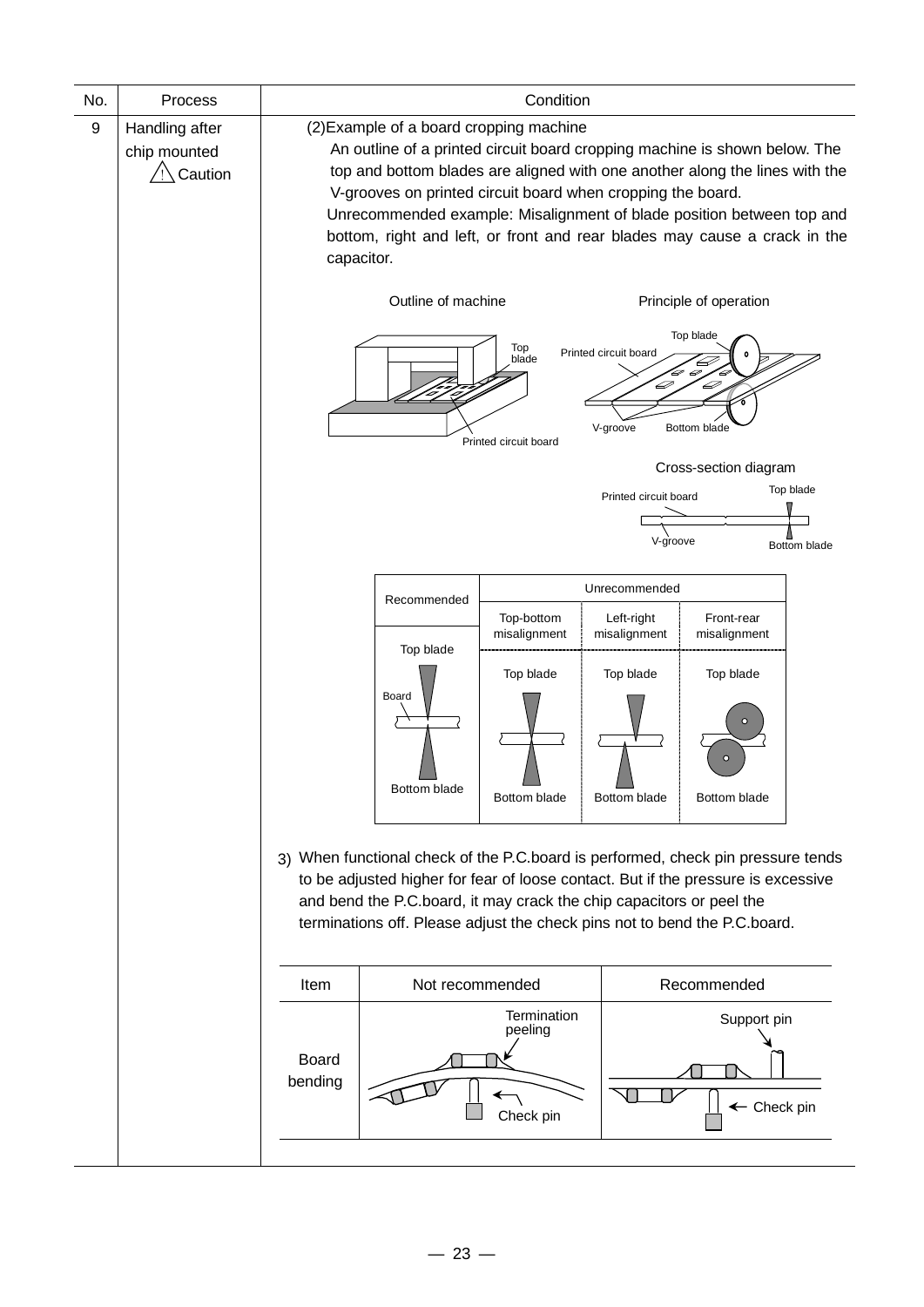| No. | Process                                                       | Condition                                                                                                                                                                                                                                                                                                                                                                                                                                                                                                        |
|-----|---------------------------------------------------------------|------------------------------------------------------------------------------------------------------------------------------------------------------------------------------------------------------------------------------------------------------------------------------------------------------------------------------------------------------------------------------------------------------------------------------------------------------------------------------------------------------------------|
| 10  | Handling of loose<br>chip capacitors                          | 1) If dropped the chip capacitors may crack. Once dropped do not use it. Especially,<br>the large case sized chip capacitors are tendency to have cracks easily, so<br>please handle with care.<br>Crack<br>Floor<br>2) Piling the P.C.board after mounting for storage or handling, the corner of the                                                                                                                                                                                                           |
|     |                                                               | P.C. board may hit the chip capacitors of another board to cause crack.<br>P.C.board<br>Crack                                                                                                                                                                                                                                                                                                                                                                                                                    |
| 11  | Capacitance aging                                             | The capacitors (Class 2) have aging in the capacitance. They may not be used in<br>precision time constant circuit. In case of the time constant circuit, the evaluation<br>should be done well.                                                                                                                                                                                                                                                                                                                 |
| 12  | Estimated life and<br>estimated failure<br>rate of capacitors | As per the estimated life and the estimated failure rate depend on the temperature<br>and the voltage. This can be calculated by the equation described in JEITA<br>RCR-2335C Annex F (Informative) Calculation of the estimated lifetime and the<br>estimated failure rate (Voltage acceleration coefficient : 3 multiplication rule,<br>Temperature acceleration coefficient : 10°C rule)<br>The failure rate can be decreased by reducing the temperature and the voltage but<br>they will not be guaranteed. |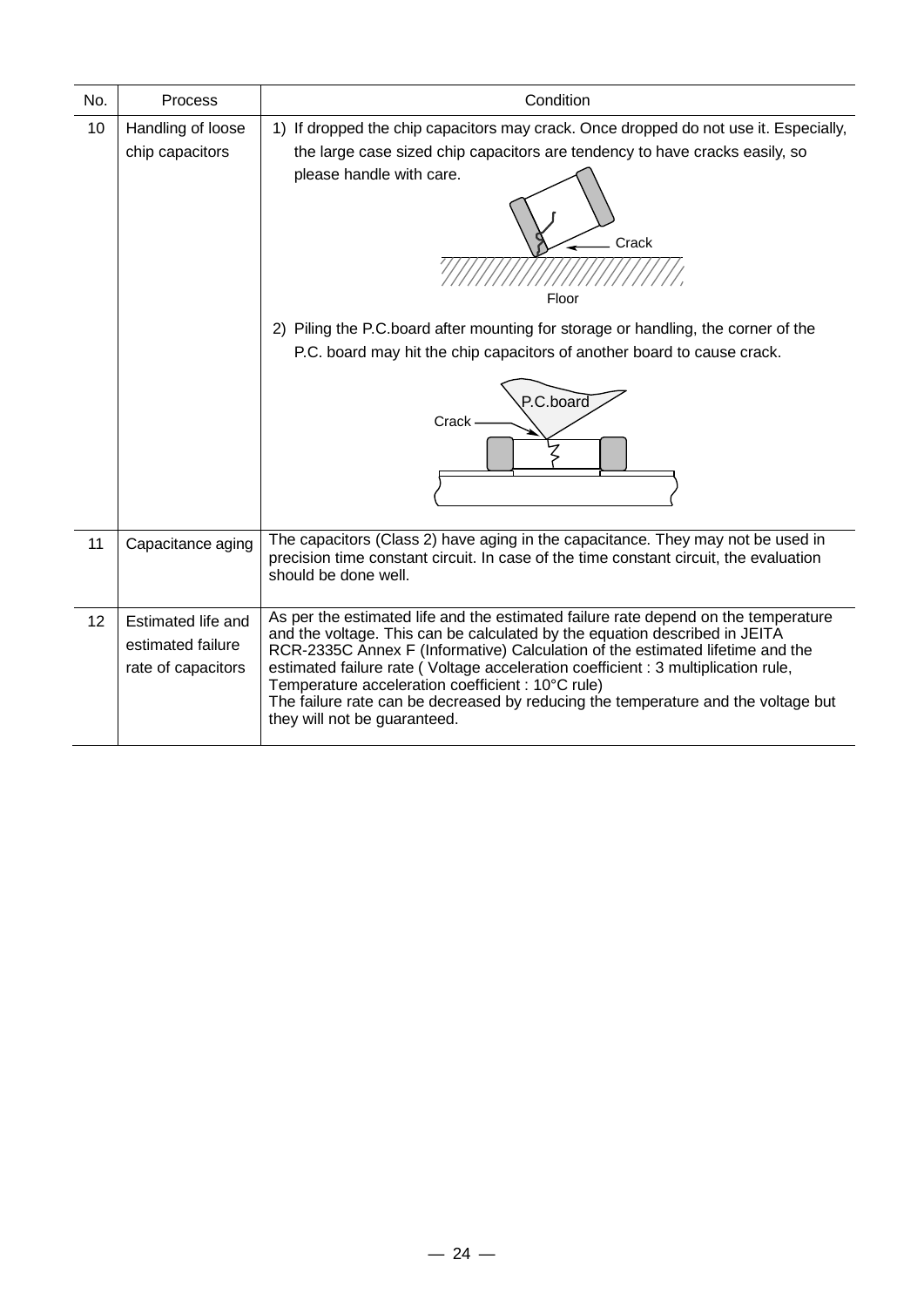| No. | Process                                     | Condition                                                                                                                                                                                                                                                                                                                                                                                                                                                                                                                                                                                                                                                                                                                                                                                                                                                                                                                                                                                                                                                                                                                                                                                                                                                                                                                                                                                                                                                                                                                                          |
|-----|---------------------------------------------|----------------------------------------------------------------------------------------------------------------------------------------------------------------------------------------------------------------------------------------------------------------------------------------------------------------------------------------------------------------------------------------------------------------------------------------------------------------------------------------------------------------------------------------------------------------------------------------------------------------------------------------------------------------------------------------------------------------------------------------------------------------------------------------------------------------------------------------------------------------------------------------------------------------------------------------------------------------------------------------------------------------------------------------------------------------------------------------------------------------------------------------------------------------------------------------------------------------------------------------------------------------------------------------------------------------------------------------------------------------------------------------------------------------------------------------------------------------------------------------------------------------------------------------------------|
| 13  | Caution during<br>operation of<br>equipment | A capacitor shall not be touched directly with bare hands during operation in<br>1)<br>order to avoid electric shock.<br>Electric energy held by the capacitor may be discharged through the human<br>body when touched with a bare hand.<br>Even when the equipment is off, a capacitor may stay charged. The capacitor<br>should be handled after being completely discharged using a resistor.                                                                                                                                                                                                                                                                                                                                                                                                                                                                                                                                                                                                                                                                                                                                                                                                                                                                                                                                                                                                                                                                                                                                                  |
|     |                                             | 2) The terminals of a capacitor shall not be short-circuited by any accidental<br>contact with a conductive object. A capacitor shall not be exposed to a<br>conductive liquid such as an acid or alkali solution. A conductive object or liquid,<br>such as acid and alkali, between the terminals may lead to the breakdown of a<br>capacitor due to short circuit.                                                                                                                                                                                                                                                                                                                                                                                                                                                                                                                                                                                                                                                                                                                                                                                                                                                                                                                                                                                                                                                                                                                                                                              |
|     |                                             | 3) Confirm that the environment to which the equipment will be exposed during<br>transportation and operation meets the specified conditions. Do not to use the<br>equipment in the following environments.<br>(1) Environment where a capacitor is spattered with water or oil<br>(2) Environment where a capacitor is exposed to direct sunlight<br>(3) Environment where a capacitor is exposed to Ozone, ultraviolet rays or<br>radiation<br>(4) Environment where a capacitor exposed to corrosive gas(e.g. hydrogen<br>sulfide, sulfur dioxide, chlorine. ammonia gas etc.)<br>(5) Environment where a capacitor exposed to vibration or mechanical shock<br>exceeding the specified limits.<br>(6) Atmosphere change with causes condensation                                                                                                                                                                                                                                                                                                                                                                                                                                                                                                                                                                                                                                                                                                                                                                                               |
| 14  | <b>Others</b><br>Caution                    | The products listed on this specification sheet are intended for use in general<br>electronic equipment (AV equipment, telecommunications equipment, home<br>appliances, amusement equipment, computer equipment, personal equipment, office<br>equipment, measurement equipment, industrial robots) under a normal operation and<br>use condition.<br>The products are not designed or warranted to meet the requirements of the<br>applications listed below, whose performance and/or quality require a more stringent<br>level of safety or reliability, or whose failure, malfunction or trouble could cause<br>serious damage to society, person or property. Please understand that we are not<br>responsible for any damage or liability caused by use of the products in any of the<br>applications below or for any other use exceeding the range or conditions set forth in<br>this specification sheet. If you intend to use the products in the applications listed<br>below or if you have special requirements exceeding the range or conditions set forth<br>in this specification, please contact us.<br>(1) Aerospace/Aviation equipment<br>(2) Transportation equipment (cars, electric trains, ships, etc.)<br>(3) Medical equipment (Excepting Pharmaceutical Affairs Law classification Class1, 2)<br>(4) Power-generation control equipment<br>(5) Atomic energy-related equipment<br>(6) Seabed equipment<br>(7) Transportation control equipment<br>(8) Public information-processing equipment<br>(9) Military equipment |
|     |                                             | (10) Electric heating apparatus, burning equipment<br>(11) Disaster prevention/crime prevention equipment<br>(12) Safety equipment<br>(13) Other applications that are not considered general-purpose applications<br>When designing your equipment even for general-purpose applications, you are<br>kindly requested to take into consideration securing protection circuit/device or<br>providing backup circuits in your equipment.                                                                                                                                                                                                                                                                                                                                                                                                                                                                                                                                                                                                                                                                                                                                                                                                                                                                                                                                                                                                                                                                                                            |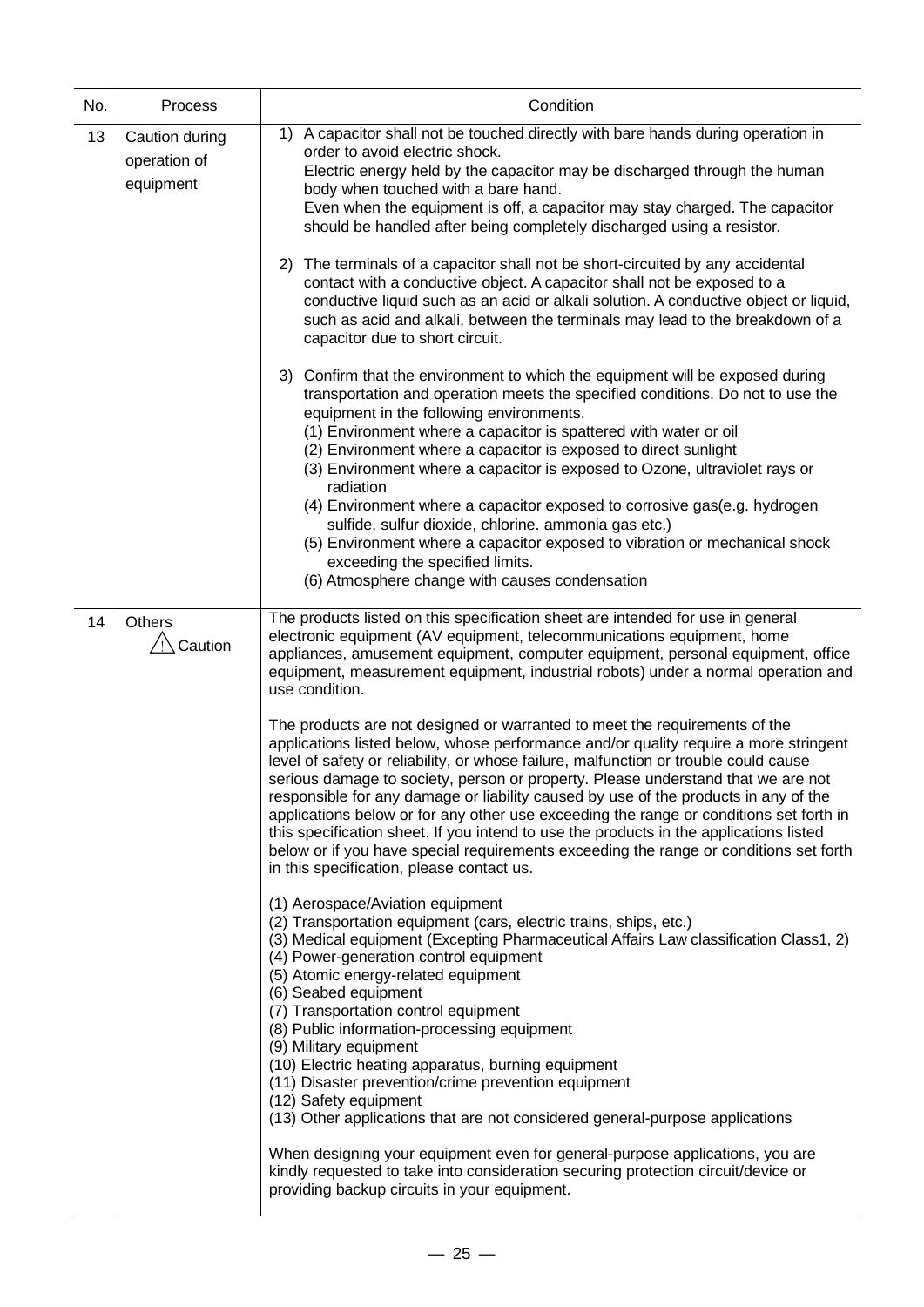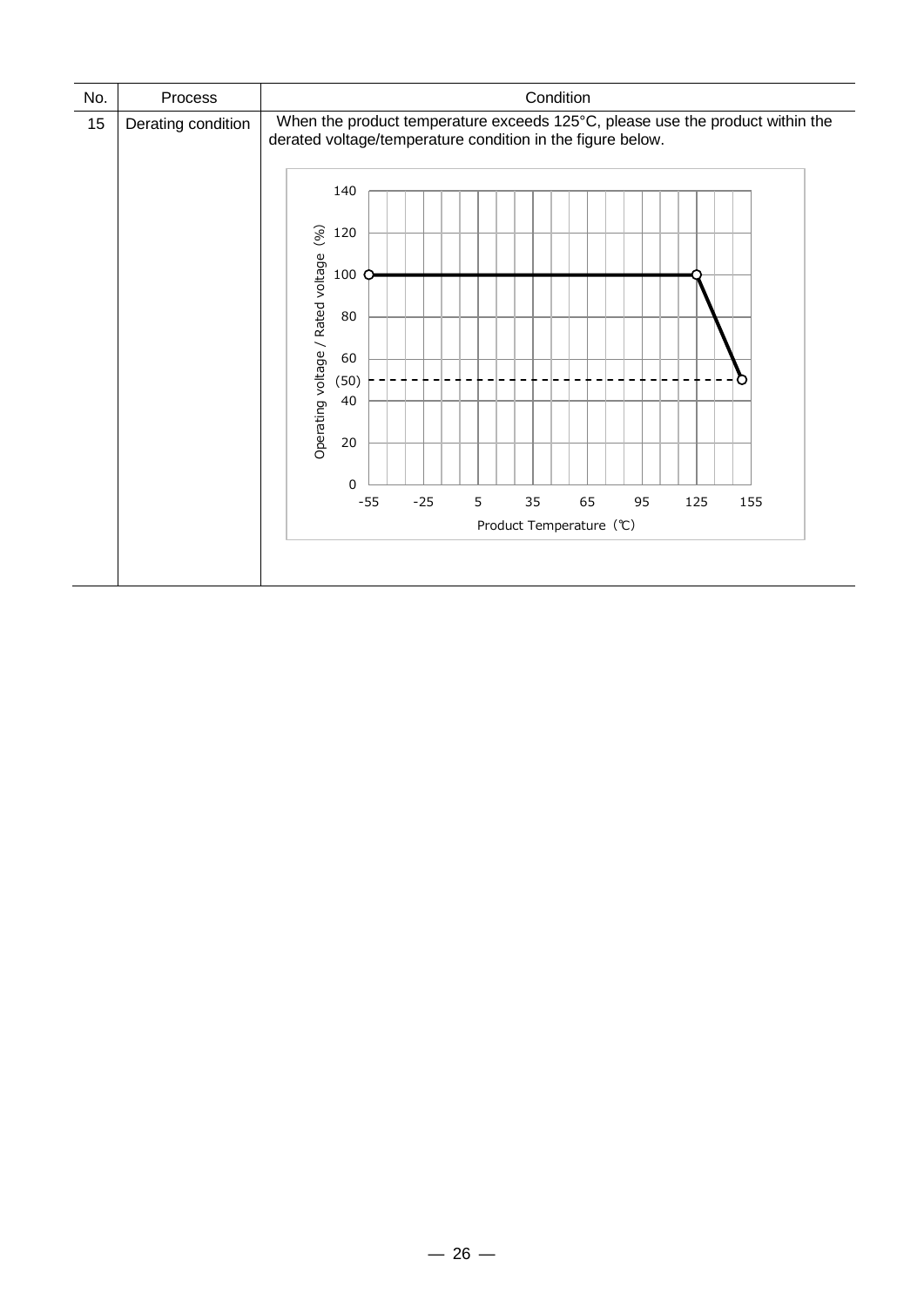## **12. TAPE PACKAGING SPECIFICATION**

#### **1. CONSTRUCTION AND DIMENSION OF TAPING**

1-1. Dimensions of carrier tape

Dimensions of plastic tape shall be according to Appendix 3.

1-2. Bulk part and leader of taping



1-3. Dimensions of reel

Dimensions of ⌀178 reel shall be according to Appendix 4. Dimensions of ⌀330 reel shall be according to Appendix 5.

1-4. Structure of taping



#### **2. CHIP QUANTITY**

Please refer to detail page on TDK web.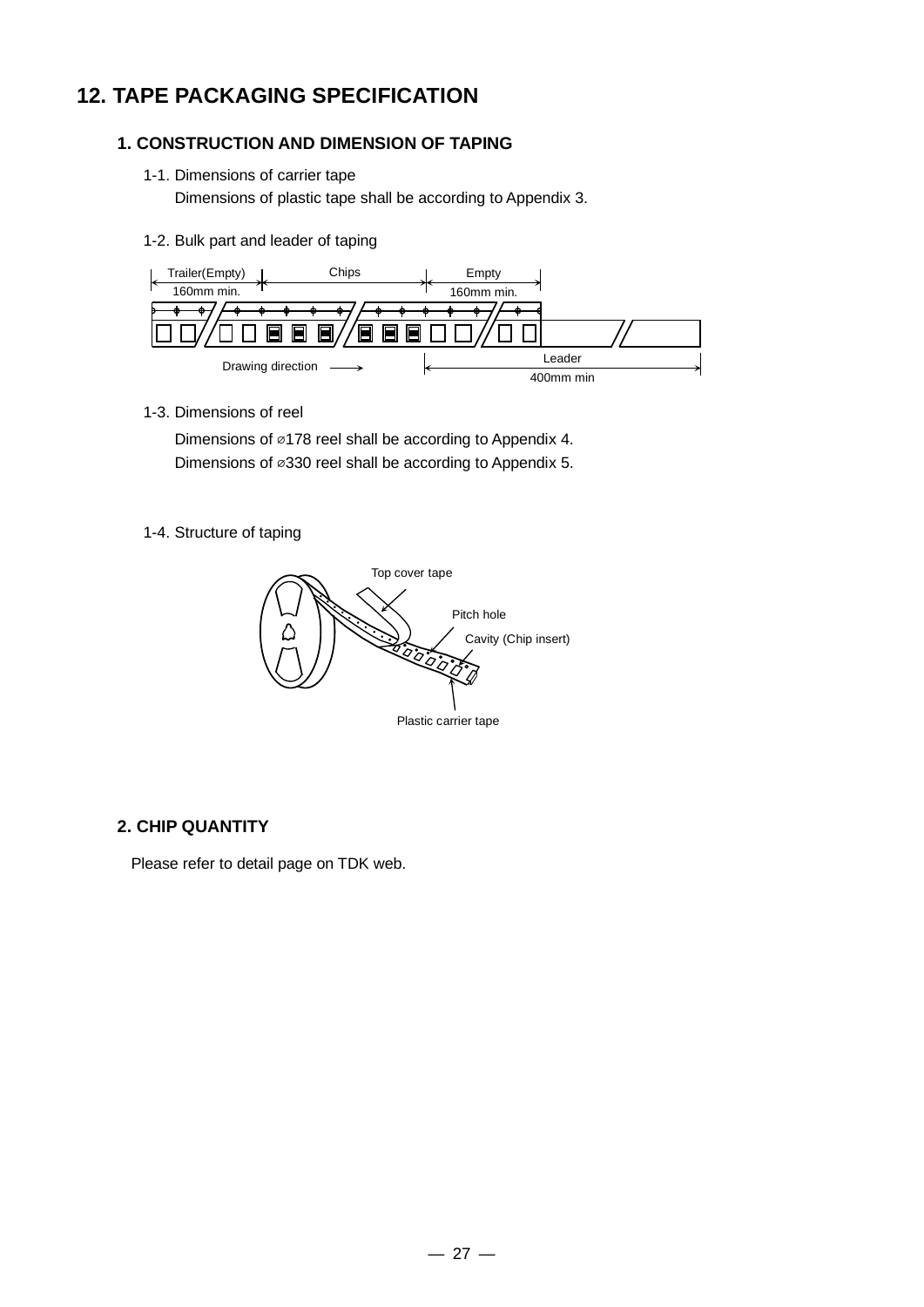#### **3. PERFORMANCE SPECIFICATIONS**

3-1. Fixing peeling strength (top tape) 0.05N < Peeling strength < 0.7N



- 3-2. Carrier tape shall be flexible enough to be wound around a minimum radius of 30mm with components in tape.
- 3-3. The missing of components shall be less than 0.1%
- 3-4. Components shall not stick to fixing tape.
- 3-5. When removing the cover tape, there shall not be difficulties by unfitting clearance gap, burrs and crushes of cavities. Also the sprocket holes shall not be covered by absorbing dust into the suction nozzle.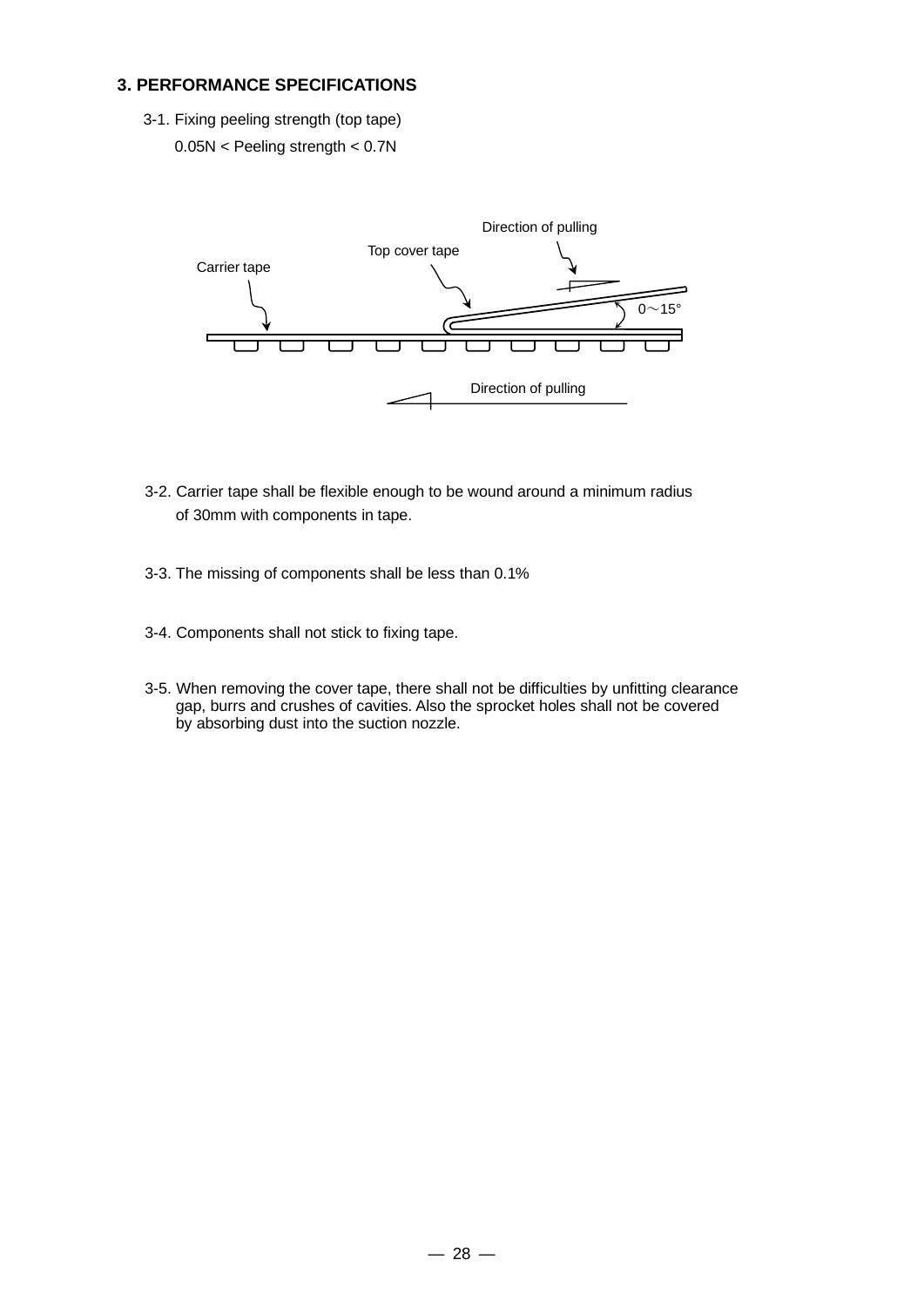### **Appendix 3**

Plastic Tape



| (Unit : mm) |
|-------------|
|-------------|

| Symbol    | Α               | B               | C                                    | D               | Е               |                         |
|-----------|-----------------|-----------------|--------------------------------------|-----------------|-----------------|-------------------------|
| Dimension | (2.90)          | (3.60)          | $8.00 \pm 0.30$                      | $3.50 \pm 0.05$ | $1.75 \pm 0.10$ | $4.00 \pm 0.10$         |
| Symbol    | G               | Η               |                                      | Κ               |                 | Q                       |
| Dimension | $2.00 \pm 0.05$ | $4.00 \pm 0.10$ | $\frac{1}{2}$ 1.50 $\frac{+0.10}{0}$ | 3.40 max.       | $0.60$ max.     | $\varnothing$ 0.50 min. |

( ) Reference value.

Exceptionally no hole in the cavity is applied. Please inquire if hole in cavity is mandatory.